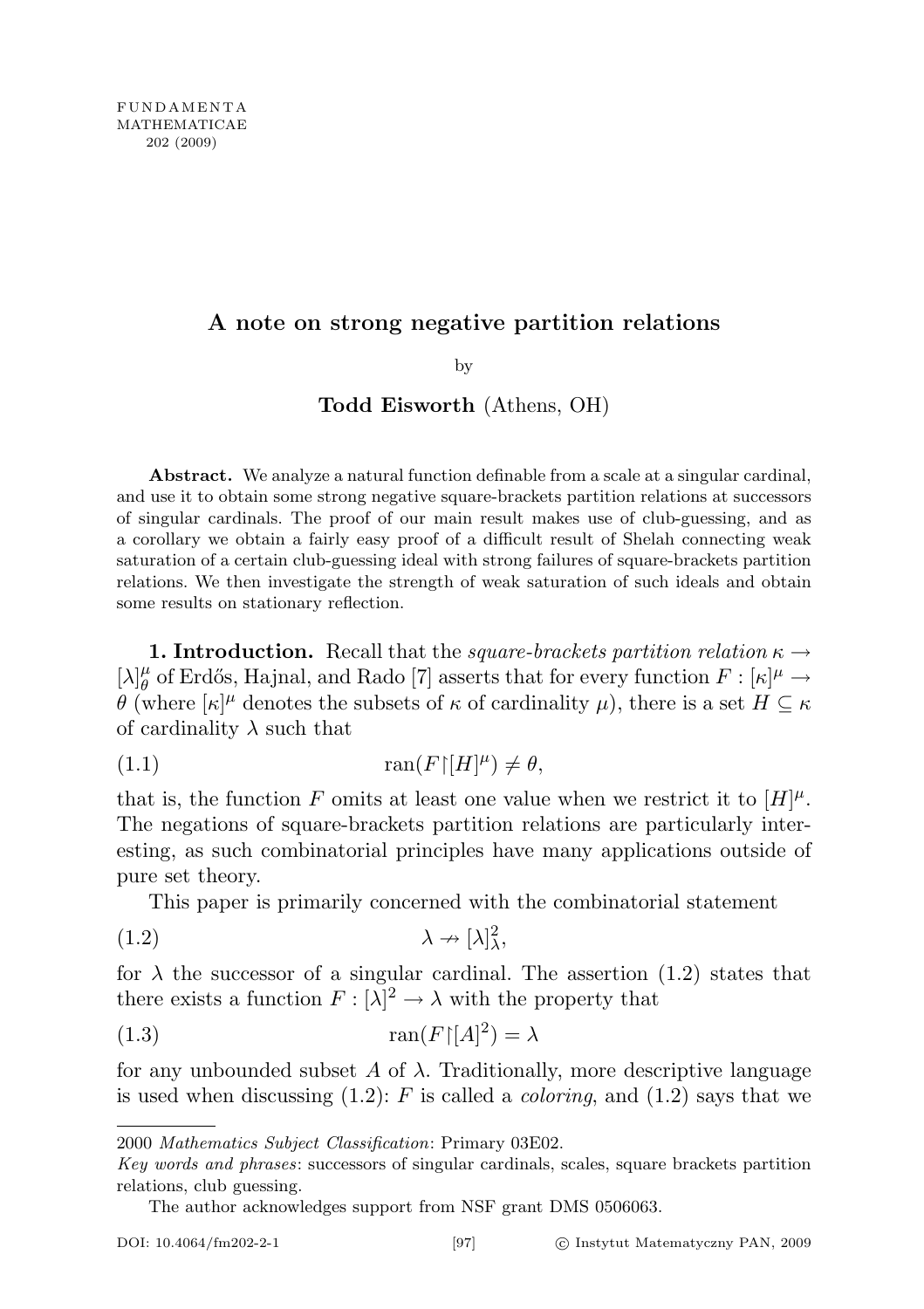98 T. Eisworth

can color the pairs of ordinals from  $\lambda$  using  $\lambda$  colors in such a way that all colors appear in any unbounded subset of  $\lambda$ . Thus, Ramsey's theorem fails for  $\lambda$  in an incredibly spectacular way.

The question of whether  $\lambda \to [\lambda]_{\lambda}^2$  necessarily holds for  $\lambda$  the successor of a singular cardinal is still open. Much research has been devoted to this question (particularly by Shelah [10], [11], [13], [5]) and the related question of whether such a  $\lambda$  can be a Jónsson cardinal. This has resulted in a complex web of conditions that tightly constrains what a potential counterexample can look like, but still no proof that a counterexample cannot exist has emerged.

In this paper, we show (assuming  $\lambda = \mu^+$  for  $\mu$  singular) that in many situations there is a natural coloring  $c: [\lambda]^2 \to \lambda$  with the property that c takes on almost every color on every unbounded  $A \subseteq \lambda$ . We have used two qualifying phrases in the previous sentence. The first—"in many situations"—we leave vague for now, although our theorem is general enough to cover the case where  $\mu$  is singular of uncountable cofinality. The second qualifying phrase—"almost every color"—means "the set of omitted colors is small in the sense that it lies in a certain ideal associated with Shelah's theory of guessing clubs". The proof that the coloring has the required characteristics is a blending of techniques due to Todorcevic (namely, the method of minimal walks  $[15, 16, 14]$  and techniques due to Shelah (combinatorics associated with scales [10, 4]).

We will actually be working with negative square-brackets partition relations much stronger than those discussed in the first two paragraphs of the paper. In particular, we will be investigating instances of the following, which is a specific case of a much more general property introduced and studied by Shelah in several works [9, 13, 5, 12].

DEFINITION 1. Let  $\lambda = \mu^+$  for  $\mu$  a singular cardinal, and suppose  $\sigma \leq \lambda$ . We say  $Pr_1(\lambda, \lambda, \sigma, cf(\mu))$  holds if there is a function  $f : [\lambda]^2 \to \sigma$  such that whenever  $\langle t_\alpha : \alpha < \lambda \rangle$  is a sequence of pairwise disjoint elements of  $[\lambda]^{,$ then for any  $\varepsilon < \sigma$  we can find  $\alpha < \beta < \lambda$  such that

(1.4)  $f(\zeta, \xi) = \varepsilon$  for all  $\zeta \in t_\alpha$  and  $\xi \in t_\beta$ .

Note that  $Pr_1(\lambda, \lambda, \sigma, cf(\mu))$  implies  $\lambda \to [\sigma]_\lambda^2$ , as we may take the  $t_\alpha$  to be singletons.

This work continues research begun in [5] and is further continued in [6], where we (together with Shelah) address the question of what happens at successors of cardinals of countable cofinality.

2. Preliminaries. The background material needed for our results divides fairly neatly into four categories: club-guessing, minimal walks, scales, and elementary submodels. We handle each of these topics in turn.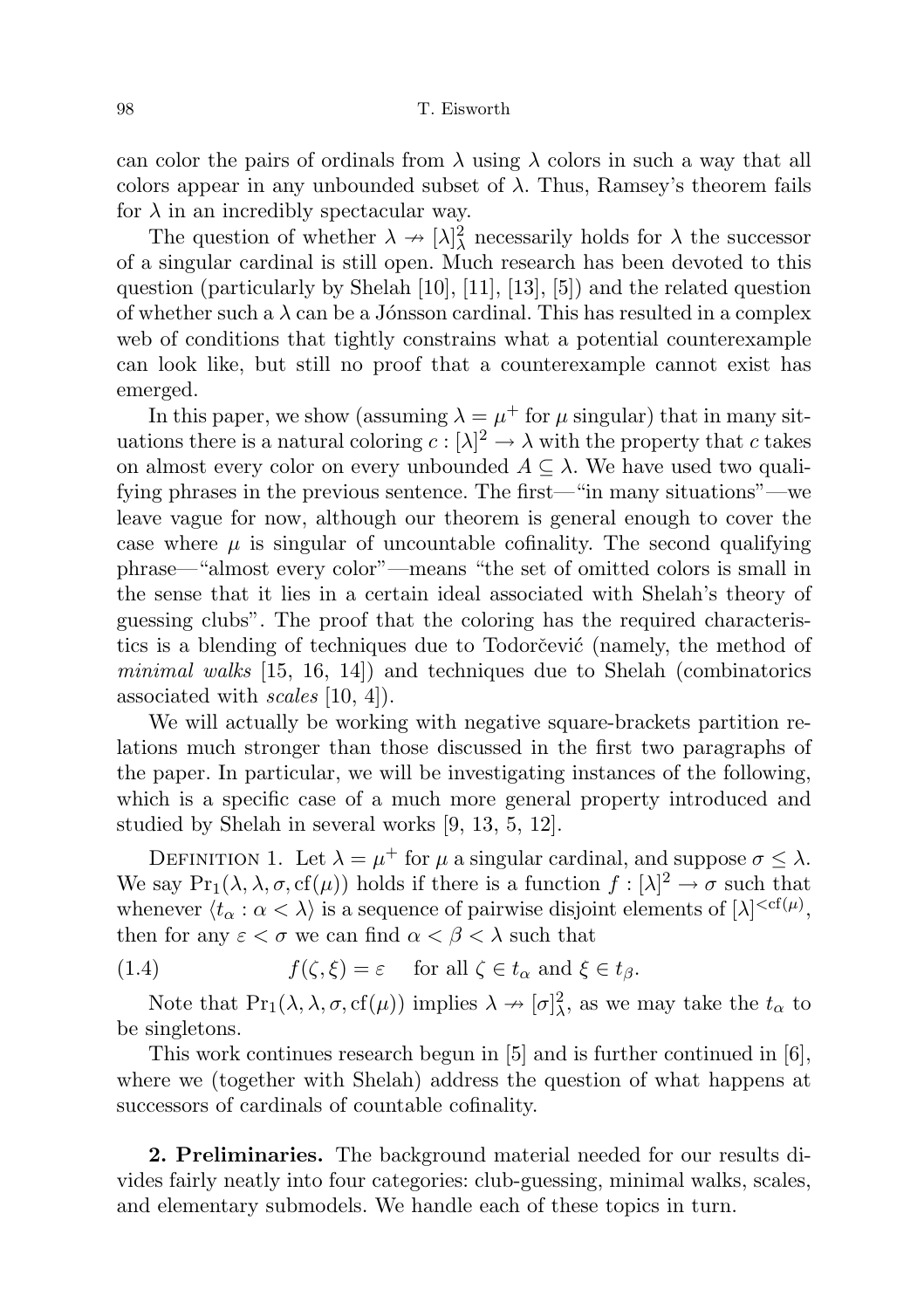Guessing clubs. Shelah's theory of club-guessing has been a key ingredient in many of his theorems establishing negative square-brackets partition relations. The foundations of the theory can be found in [11], while [13], [5], and [12] provide glimpses of how useful the material can be in combinatorial set theory. We will be concerned with a particular type of club-guessing that has proven exceedingly relevant in this context, as well as a certain club-guessing ideal—the ideal  $id_p(\overline{C}, \overline{I})$ —that has heretofore not received as much attention in the literature as it perhaps deserves. This ideal has a fairly complicated definition, and so our initial discussion will be concerned with its description.

DEFINITION 2. Let  $S \subseteq \lambda$  be a stationary set of limit ordinals. We say that a sequence  $\overline{C} = \langle C_\delta : \delta \in S \rangle$  is an S-club system if  $C_\delta$  is closed and unbounded in  $\delta$  for each  $\delta \in S$ . We can extend this notion to sets containing successor ordinals by requiring that for successor  $\delta$ ,  $C_{\delta}$  is a closed subset of δ containing the predecessor of δ. In the special case where S is all of λ, we note that  $\langle C_\alpha : \alpha < \lambda \rangle$  is a C-sequence in the sense of Todorčević.

The above definition makes no demands on the order-type or cardinality of  $C_{\delta}$ —all that is required is that it be closed and unbounded in  $\delta$ . We note as well that although the terms "λ-club system" and "C-sequence (on  $\lambda$ )" denote exactly the same sorts of objects, we will preserve the distinct terminology because these objects are used for two entirely different reasons—a sequence  $\langle C_{\delta} : \delta \langle \lambda \rangle$  used solely for club-guessing purposes will be referred to using the former notation, while we will use the latter notation if we intend to use the object exclusively for minimal walks. In the author's opinion, the possibility of confusion is far outweighed by the advantage of staying consistent with notation in the extant literature.

DEFINITION 3. Let  $\overline{C} = \langle C_\delta : \delta \in S \rangle$  be an S-club system for S a stationary subset of some cardinal  $\lambda$ , and suppose  $\overline{I} = \langle I_{\delta} : \delta \in S \rangle$  is a sequence such that  $I_{\delta}$  is an ideal on  $C_{\delta}$  for each  $\delta \in S$ . The ideal  $id_p(\overline{C}, \overline{I})$ consists of all sets  $A \subseteq \lambda$  such that for some closed unbounded  $E \subseteq \lambda$ ,

(2.1) δ ∈ S ∩ E ⇒ E ∩ A ∩ C<sup>δ</sup> ∈ Iδ.

Notice that  $\mathrm{id}_p(\overline{C}, \overline{I})$  is a proper ideal if and only if the sequence  $(\overline{C}, \overline{I})$ guesses clubs in the sense that for every closed unbounded  $E \subseteq \lambda$ , the set of  $\delta \in S$  such that

$$
(2.2) \t\t\t\t E \cap C_{\delta} \notin I_{\delta}
$$

is stationary. This is weaker than the usual notions of club-guessing prevalent in the literature, which would require that  $E$  contains almost all members of  $C_{\delta}$ , as measured by  $I_{\delta}$ . Note as well that a set A is  $\mathrm{id}_{p}(\overline{C}, \overline{I})$ -positive if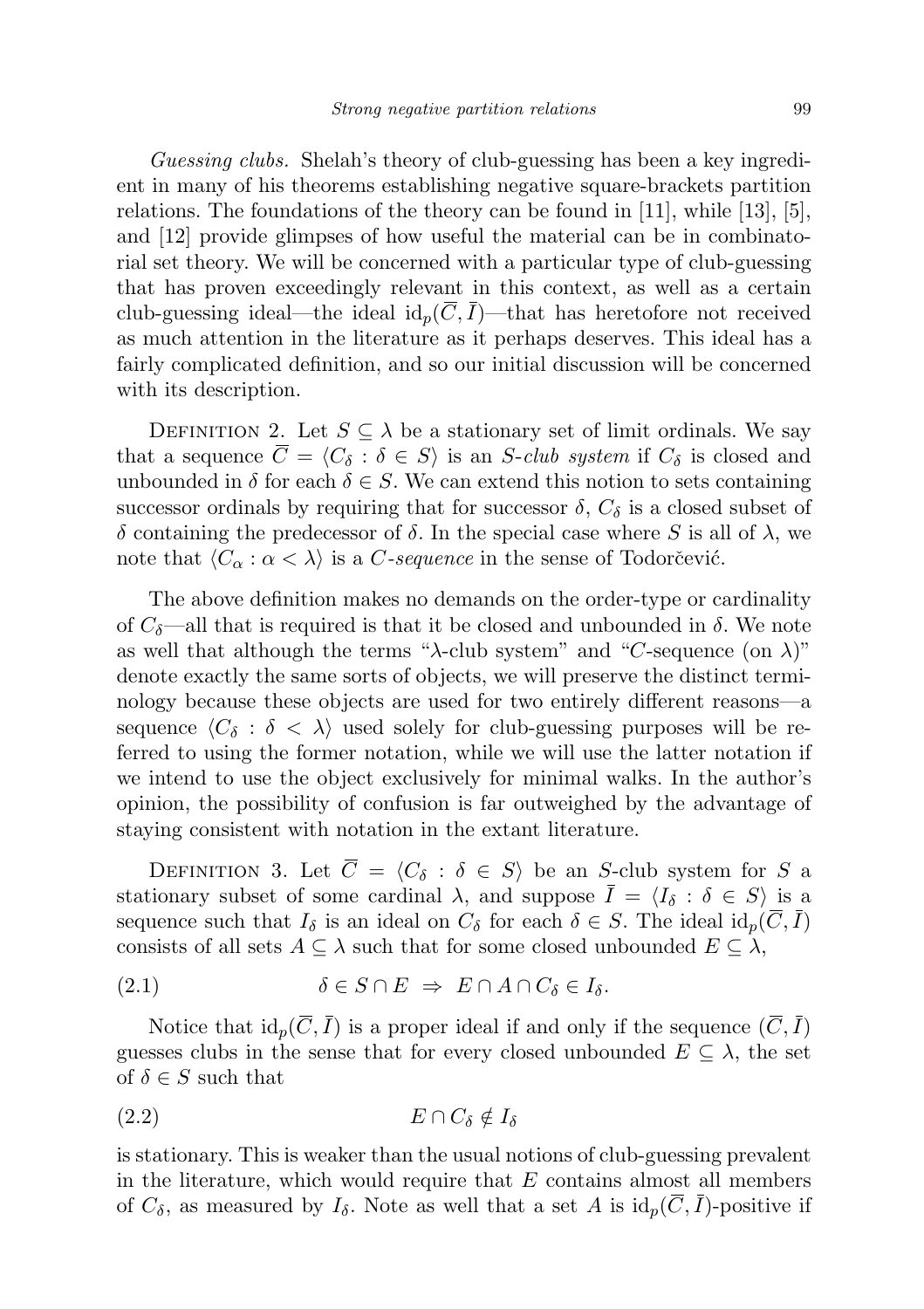and only if for every closed unbounded  $E \subseteq \lambda$ , the set of  $\delta \in S$  for which

(2.3)  $E \cap A \cap C_{\delta} \notin I_{\delta}$ 

is stationary.

We will be interested in  $id_p(\overline{C}, \overline{I})$  for a particular choice of  $\overline{I}$  which we define after establishing a bit of notation.

DEFINITION 4. Suppose C is closed and unbounded in  $\delta$ . Then

(2.4)  $\text{nacc}(C) := \{ \alpha \in C : \text{sup}(C \cap \alpha) < \alpha \},$ 

and  $\mathrm{acc}(C) := C \setminus \mathrm{nacc}(C)$ . (The notation "acc" and "nacc" comes from "accumulation points" and "non-accumulation points".)

The notation of the preceding definition allows us to state the particular form of club-guessing of concern to us in this paper.

DEFINITION 5. Suppose  $\lambda = \mu^+$  for  $\mu$  a singular cardinal, and S is a stationary subset of  $\{\delta < \lambda : \text{cf}(\delta) = \text{cf}(\mu)\}\)$ . We say that  $(\overline{C}, \overline{I})$  is an S-good pair if the following conditions are satisfied:

- (1)  $\overline{C} = \langle C_{\delta} : \delta \in S \rangle$  is an S-club system,
- (2)  $\sup\{|C_\delta| : \delta \in S\} < \mu$ ,
- (3)  $\overline{I} = \langle I_{\delta} : \delta \in S \rangle$ ,

(4) for  $\delta \in S$ ,  $I_{\delta}$  is the ideal on  $C_{\delta}$  generated by sets of the form,

(2.5) 
$$
\{ \gamma \in C_{\delta} : \gamma \in \text{acc}(C_{\delta}) \text{ or } \text{cf}(\gamma) < \alpha \text{ or } \gamma < \beta \}
$$

for  $\alpha < \mu$  and  $\beta < \delta$ ,

(5) for every closed unbounded  $E \subseteq \lambda$ ,

(2.6) 
$$
\{\delta \in S : E \cap C_{\delta} \notin I_{\delta}\} \text{ is stationary.}
$$

Some remarks are in order here. First, the term "S-good pair" is not a standard one, nor do we intend it to be—it simply captures the particular instance of club-guessing relevant for the problem at hand. Second, the ideals  $I_{\delta}$  in the preceding definition are designated by " $J_{C_{\delta}}^{b[\mu]}$  $C_{\delta}^{[0,\mu],\gamma}$  in Shelah's research, and at the suggestion of the referee we have gone with simpler notation. Third, Shelah has shown that S-good pairs exist for every stationary  $S \subseteq {\delta < \lambda : \text{cf}(\delta) = \text{cf}(\mu)}$  in the case where  $\mu$  has uncountable cardinality. This result follows immediately from Claim 2.6 on page 127 of [9] (see part (5) of his Remark 2.6A); there are a few small errors in the proof given there, so a complete (and simpler) proof appears as Theorem 2 of the forthcoming  $[6]$ . It is still an open problem whether S-good pairs exist when  $\mu$  has countable cofinality. Finally, with regard to condition (5), we remark that the statement " $E \cap C_{\delta} \notin I_{\delta}$ " means that for every  $\tau < \mu$  and  $\varepsilon < \delta$ , there is a  $\gamma$  in  $E \cap \text{nacc}(C_{\delta})$  such that  $\gamma > \varepsilon$  and  $cf(\gamma) > \tau$ .

The ideal id<sub>p</sub> $(\overline{C}, \overline{I})$  is a proper ideal whenever  $(\overline{C}, \overline{I})$  is an S-good pair because of condition (5) in Definition 5. In this situation, the equation (2.3)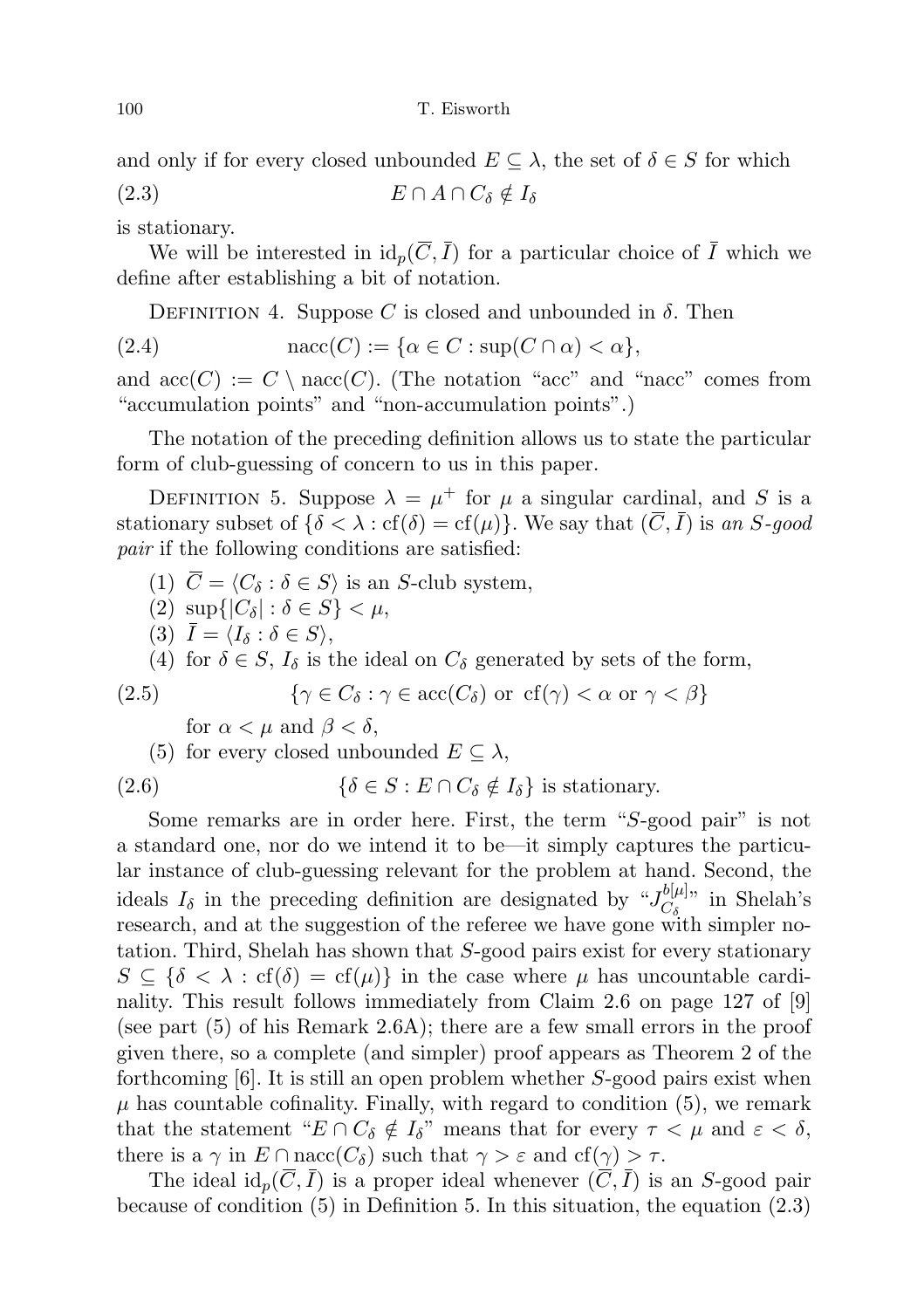means that for every  $\tau < \mu$  and  $\varepsilon < \delta$ , there is a  $\gamma \in \text{nacc}(\mathcal{C}_{\delta}) \cap E \cap A$  such that  $\gamma > \varepsilon$  and  $cf(\gamma) > \tau$ .

Minimal walks. Suppose now that  $\bar{e} = \langle e_{\alpha} : \alpha < \lambda \rangle$  is a C-sequence for some cardinal  $\lambda$ . Following Todorčević, given  $\alpha < \beta < \lambda$ , the minimal walk from  $\beta$  to  $\alpha$  along  $\bar{e}$  is defined to be the sequence  $\beta = \beta_0 > \cdots > \beta_{n+1} = \alpha$ obtained by setting

$$
\beta_{i+1} = \min(e_{\beta_i} \setminus \alpha).
$$

The use of " $n + 1$ " as the index of the last step is deliberate, as the ordinal  $\beta_n$  (the penultimate step) is quite important in our proof. The trace of the walk from  $\beta$  to  $\alpha$  is defined by

$$
(2.8) \tTr(\alpha, \beta) = {\beta = \beta_0 > \beta_1 > \cdots > \beta_n > \beta_{n+1} = \alpha}.
$$

We make use of standard facts about minimal walks. In particular, suppose  $\delta$  is a limit ordinal,  $\delta < \beta < \lambda$ , and  $\beta = \beta_0 > \cdots > \beta_{n+1} = \delta$  is the minimal walk from  $\beta$  to  $\delta$ . For  $i < n$ , we know that  $\alpha \notin e_{\beta_i}$ , and so

(2.9) 
$$
\gamma^* := \max\{\max(e_{\beta_i} \cap \delta) : i < n\} < \delta.
$$

Suppose now that  $\gamma^* < \alpha < \delta$ , and let  $\beta = \beta_0^* > \cdots > \beta_{n^*+1}^* = \alpha$  be the minimal walk from  $\beta$  to  $\alpha$ . From the definition of  $\gamma^*$  it follows that

(2.10) 
$$
\beta_i = \beta_i^* \quad \text{for } i \leq n.
$$

Thus, the walks from  $\beta$  to  $\delta$  and from  $\beta$  to  $\alpha$  agree up to and and including the step before the former reaches its destination. A proper discussion of minimal walks and their applications is beyond the scope of this paper, and we develop the theory only to the degree that we need it for our proof. We refer the reader to [15], [2], [14], or [16] for more information.

Scales. The next ingredient we need for our theorem is the concept of a scale for a singular cardinal.

DEFINITION 6. Let  $\mu$  be a singular cardinal. A scale for  $\mu$  is a pair  $(\vec{\mu}, \vec{f})$ satisfying

- (1)  $\vec{\mu} = \langle \mu_i : i < \text{cf}(\mu) \rangle$  is an increasing sequence of regular cardinals such that  $\sup_{i < cf(u)} \mu_i = \mu$  and  $cf(\mu) < \mu_0$ .
- (2)  $\vec{f} = \langle f_{\alpha} : \alpha < \mu^{+} \rangle$  is a sequence of functions such that
	- (a)  $f_{\alpha} \in \prod_{i < cf(\mu)} \mu_i$ .
	- (b) If  $\gamma < \delta < \beta$  then  $f_{\gamma} <^* f_{\beta}$ , where the notation  $f <^* g$  means that  $\{i < cf(\mu) : g(i) \leq f(i)\}\$ is bounded in  $cf(\mu)$ .
	- (c) If  $f \in \prod_{i < cf(\mu)} \mu_i$  then there is an  $\alpha < \beta$  such that  $f <^* f_\alpha$ .

It is an important theorem of Shelah [10] that scales exist for any singular  $\mu$ ; readers seeking a gentler exposition of this and related topics should consult [8], [3], or [4]. If  $\mu$  is singular and  $(\vec{\mu}, \vec{f})$  is a scale for  $\mu$ , then there is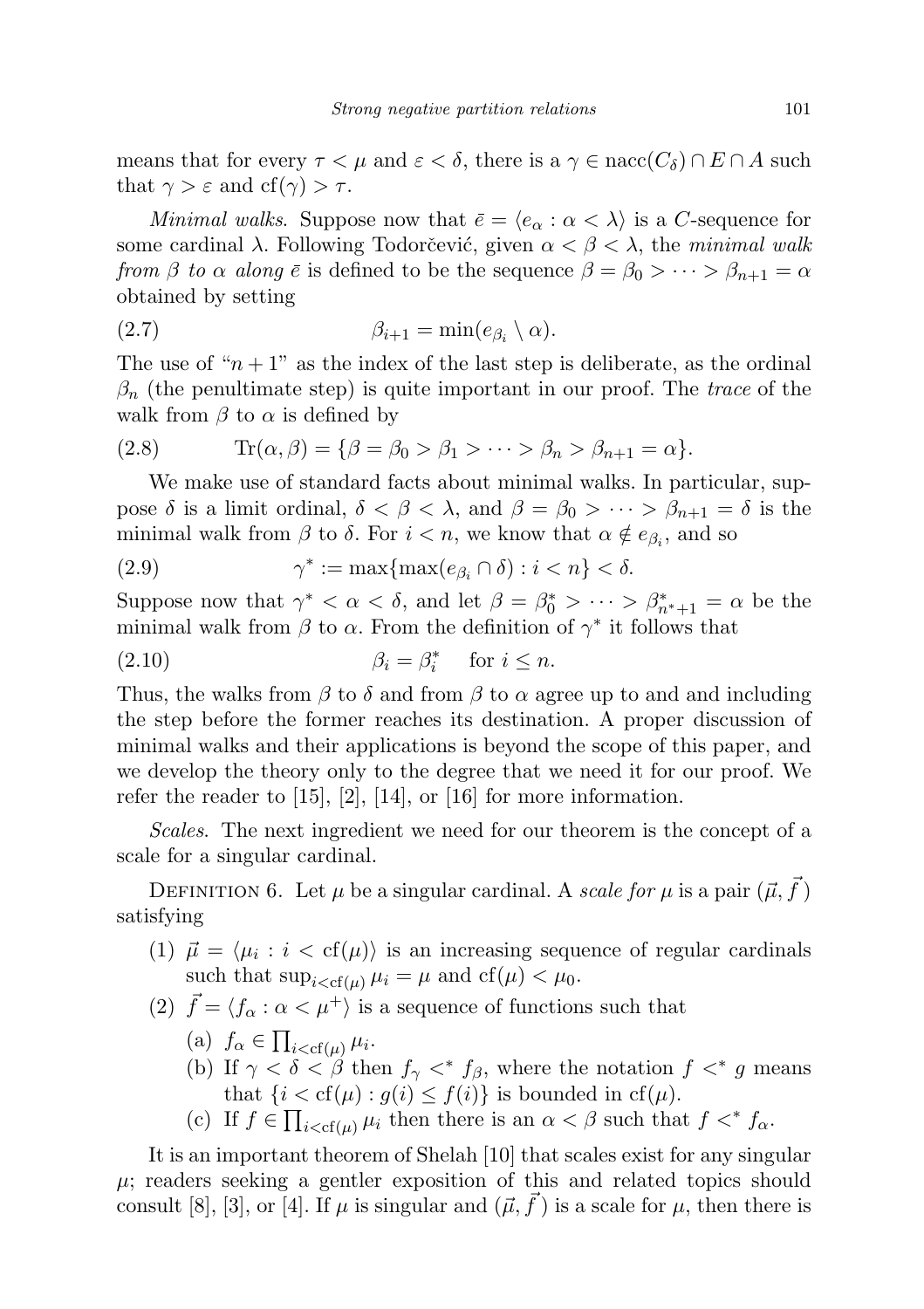## 102 T. Eisworth

a natural way to color the pairs of ordinals  $\alpha < \beta < \mu^+$  using cf( $\mu$ ) colors, namely

(2.11) 
$$
\Gamma(\alpha, \beta) = \sup\{i < \text{cf}(\mu) : f_{\beta}(i) \le f_{\alpha}(i)\}.
$$

Although we do not use it, we mention that the coloring  $\Gamma$  defined above witnesses that  $Pr_1(\mu^+, \mu^+, cf(\mu), cf(\mu))$  holds for any singular  $\mu$ —this is a result of Shelah (Conclusion 4.1(a) on page 67 of  $[10]$ ), and Section 5 of  $[4]$ contains an explication of this result.

The next lemma will be used in the proof of our main theorem; it is a result that holds for arbitrary scales at singular cardinals  $\mu$ . We remind the reader that notation of the form " $(\exists^*\beta < \lambda)\psi(\beta)$ " means  $\{\beta < \lambda :$  $\psi(\beta)$  holds is unbounded below  $\lambda$ , while " $(\forall^*\beta < \lambda)\psi(\beta)$ " means that  $\{\beta < \lambda : \psi(\beta) \text{ fails}\}\$ is bounded below  $\lambda$ .

LEMMA 7. Let  $\lambda = \mu^+$  for  $\mu$  a singular cardinal of cofinality  $\kappa$ , and suppose  $(\vec{\mu}, \vec{f})$  is a scale for  $\mu$ . Then there is a closed unbounded  $C \subseteq \lambda$ such that the following holds for every  $\beta \in C$ :

$$
(2.12) \quad (\forall^* i < \kappa)(\forall \eta < \mu_i)(\forall \nu < \mu_{i+1})(\exists^* \alpha < \beta)[f_\alpha(i) > \eta \wedge f_\alpha(i+1) > \nu].
$$

Proof. Our first step is to prove the following statement:

$$
(2.13) \quad (\forall^* i < \kappa)(\forall \eta < \mu_i)(\forall \nu < \mu_{i+1})(\exists^* \alpha < \lambda)[f_\alpha(i) > \eta \wedge f_\alpha(i+1) > \nu].
$$

Assume by way of contradiction that (2.13) fails. It follows that there is an unbounded  $I \subseteq \kappa$  (without loss of generality satisfying  $i \in I \to i + 1 \notin I$ ) such that a "bad pair"  $(\eta_i, \nu_i)$  exists for every  $i \in I$ . Define a function  $f \in \prod_{i \leq \kappa} \mu_i$  by

(2.14) 
$$
f(i) = \begin{cases} \eta_i, & i \in I, \\ \nu_{i-1}, & i-1 \in I, \\ 0, & \text{otherwise.} \end{cases}
$$

For each  $i \in I$ , there is an  $\alpha_i < \lambda$  such that

(2.15) 
$$
\alpha \ge \alpha_i \Rightarrow \neg(\eta_i < f_\alpha(i) \text{ and } \nu_i < f_\alpha(i+1)).
$$

We now choose an  $\alpha^* < \lambda$  greater than each such  $\alpha_i$  and such that  $f <^* f_{\alpha^*}$ , and the contradiction is immediate.

To see that there is a closed unbounded set of  $\beta < \lambda$  satisfying (2.12), we apply  $(2.13)$  to choose an  $i^* < \kappa$  so large that

(2.16) 
$$
(\forall \eta < \mu_i)(\forall \nu < \mu_{i+1})(\exists^* \alpha < \lambda)[f_\alpha(i) > \eta \wedge f_\alpha(i+1) > \nu]
$$

holds for all *i* satisfying  $i^* \leq i < \kappa$ .

Given such an *i*, for each each pair  $(\eta, \nu) \in \mu_i \times \mu_{i+1}$  we let  $A^i(\eta, \nu)$  be the set of  $\alpha < \lambda$  satisfying

(2.17) 
$$
\eta < f_{\alpha}(i) \quad \text{and} \quad \nu < f_{\alpha}(i+1).
$$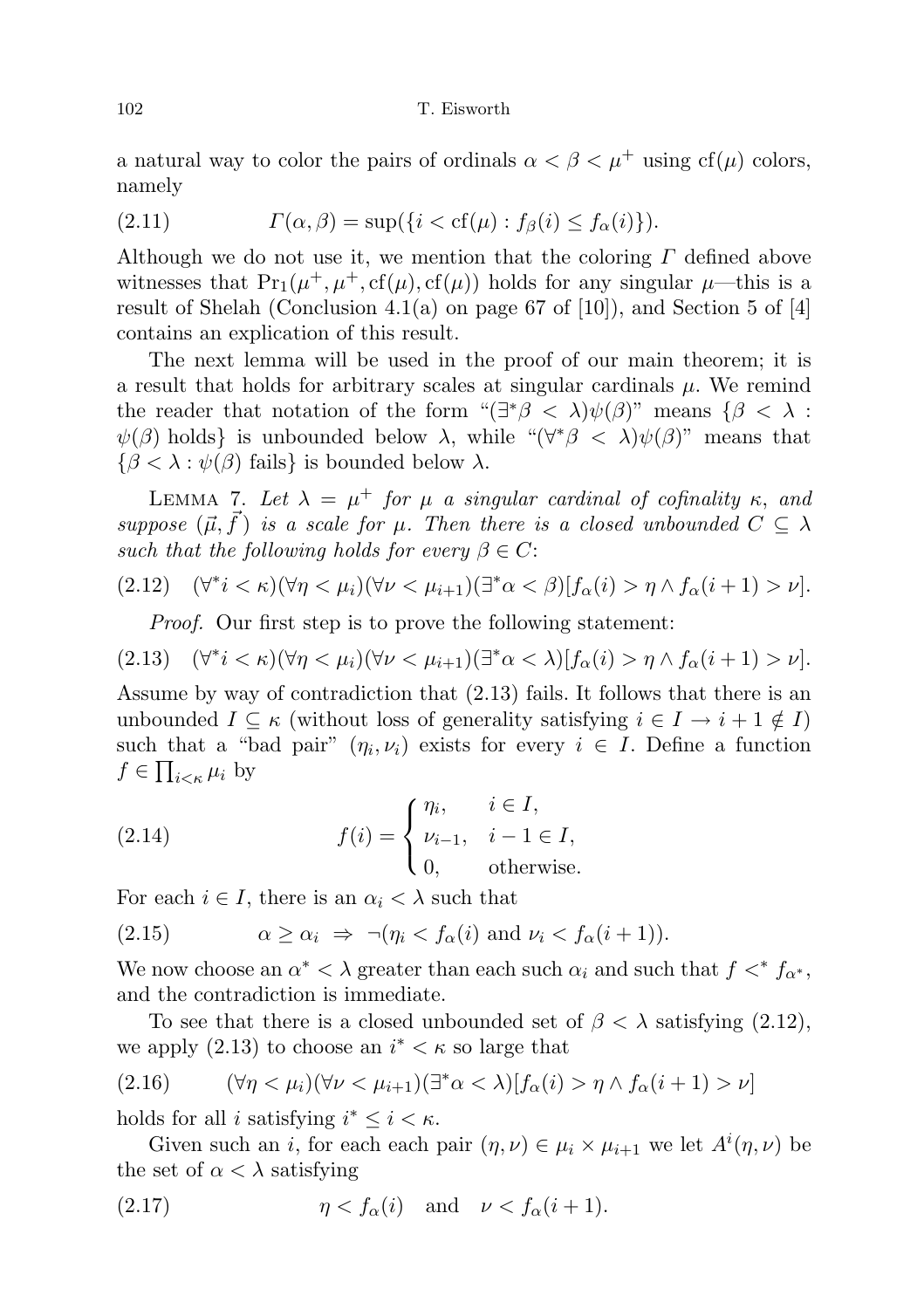There are only  $\mu$  sets of the form  $A^{i}(\eta,\nu)$ , and therefore the set of  $\beta < \lambda$ that are limit points of all  $A^{i}(\eta,\nu)$  simultaneously is closed and unbounded in  $\lambda$  as required.  $\blacksquare$ 

Elementary submodels. Our conventions regarding elementary submodels are fairly standard—we assume that  $\chi$  is a sufficiently large regular cardinal and let  $\mathfrak A$  denote the structure  $\langle H(\chi), \in, \leq \chi \rangle$  where  $H(\chi)$  is the collection of sets hereditarily of cardinality less than  $\chi$ , and  $\langle \chi \rangle$  is some well-order of  $H(\chi)$ . The use of  $\lt_{\chi}$  means that our structure  $\mathfrak A$  has definable Skolem functions, and we obtain the set of Skolem terms for A by closing the collection of Skolem functions under composition.

DEFINITION 8. Let  $B \subseteq H(\chi)$ . Then  $\text{Sk}_{\mathfrak{A}}(B)$  denotes the Skolem hull of B in the structure  $\mathfrak{A}$ . More precisely,

$$
Sk_{\mathfrak{A}}(B) = \{t(b_0, \ldots, b_n) : t \text{ a Skolem term for } \mathfrak{A} \text{ and } b_0, \ldots, b_n \in B\}.
$$

The set  $\text{Sk}_{\mathfrak{A}}(B)$  is an elementary substructure of  $\mathfrak{A}$ , and it is the smallest such structure containing every element of B.

The following technical lemma due originally to Baumgartner [1] will provide a key ingredient for our proof.

LEMMA 9. Assume that  $M \prec \mathfrak{A}$  and let  $\sigma \in M$  be a cardinal. If we define  $N = Sk_{\mathfrak{A}}(M \cup \sigma)$  then for all regular cardinals  $\tau \in M$  greater than  $\sigma$ , we have

$$
\sup(M \cap \tau) = \sup(N \cap \tau).
$$

*Proof.* Given an  $\alpha \in N \cap \tau$ , we must produce a  $\beta \geq \alpha$  in  $M \cap \tau$ . Since  $\alpha$ is in N, there is a Skolem term t and parameters  $\alpha_0, \ldots, \alpha_i, \beta_0, \ldots, \beta_j$  such that

 $\alpha = t(\alpha_0, \ldots, \alpha_i, \beta_0, \ldots, \beta_j)$ 

where each  $\alpha_{\ell}$  is less than  $\sigma$  and each  $\beta_{\ell}$  is an element of  $M \setminus \sigma$ .

Now define a function F with domain  $[\sigma]^{i+1}$  by

$$
F(x_0, \ldots, x_i) = \begin{cases} t(x_0, \ldots, x_i, \beta_0, \ldots, \beta_j) & \text{if this is an ordinal less than } \tau, \\ 0 & \text{otherwise.} \end{cases}
$$

The function F is an element of M, and so  $\beta := \sup(\text{ran}(F))$  is in M as well. Since  $\tau$  is a regular cardinal, it is clear that  $\alpha \leq \beta < \tau$  as required.

As a corollary to the above, we can deduce an important fact about characteristic functions of models, which we define next.

DEFINITION 10. Let  $\mu$  be a singular cardinal of cofinality  $\kappa$ , and let  $\vec{\mu} = \langle \mu_i : i \langle \kappa \rangle$  be an increasing sequence of regular cardinals cofinal in  $\mu$ . If  $M$  is an elementary submodel of  $\mathfrak A$  such that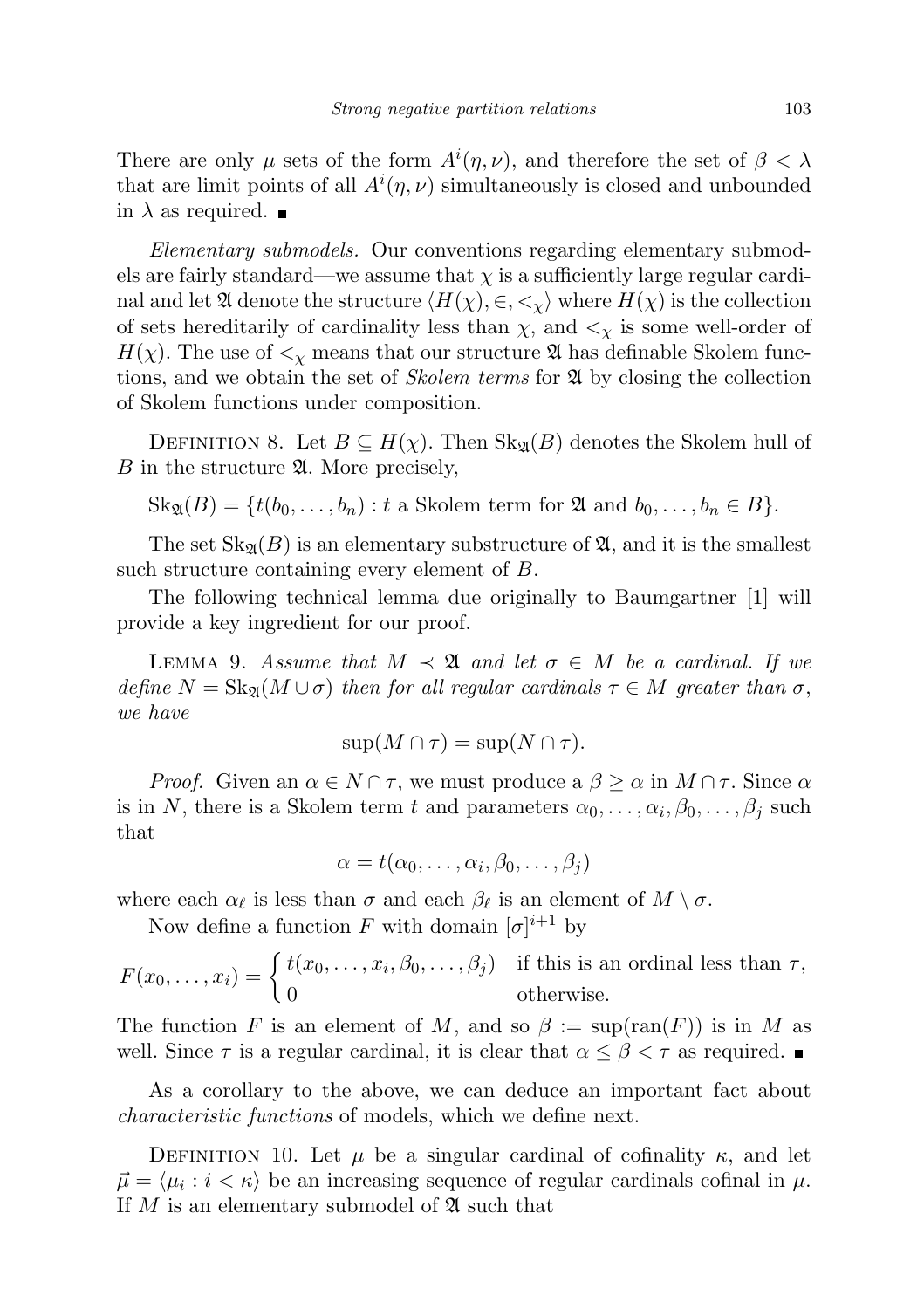- $|M| < \mu$ ,
- $\bullet \ \langle \mu_i : i < \text{cf}(\mu) \rangle \in M,$
- $\kappa + 1 \subseteq M$ ,

then the *characteristic function of* M on  $\vec{\mu}$  (denoted  $Ch_{M}^{\vec{\mu}}$ ) is the function with domain  $\kappa$  defined by

$$
\mathrm{Ch}_M^{\vec{\mu}}(i) := \begin{cases} \sup(M \cap \mu_i) & \text{if } \sup(M \cap \mu_i) < \mu_i, \\ 0 & \text{otherwise.} \end{cases}
$$

If  $\vec{\mu}$  is clear from context, then we suppress reference to it in the notation.

In the situation of Definition 10, it is clear that  $\text{Ch}^{\vec{\mu}}_M$  is an element of the product  $\prod_{i<\kappa}\mu_i$ , and furthermore  $\mathrm{Ch}_M^{\vec{\mu}}(i) = \sup(M \cap \mu_i)$  for all sufficiently large  $i \leq \kappa$ . We can now see that the following corollary follows immediately from Lemma 9.

COROLLARY 11. Let  $\mu$ ,  $\kappa$ ,  $\vec{\mu}$ , and M be as in Definition 10. If  $i^* < \kappa$ and we define N to be  $\text{Sk}_{\mathfrak{A}}(M \cup \mu_{i^*}),$  then

(2.18) 
$$
\operatorname{Ch}_M\left[\left(i^*+1,\kappa\right)=\operatorname{Ch}_N\left[\left(i^*+1,\kappa\right)\right].
$$

We introduce one more bit of notation concerning elementary submodels, with an eye toward simplifying the terminology used in various proofs throughout the paper.

DEFINITION 12. Let  $\lambda$  be a regular cardinal. A  $\lambda$ -approximating sequence is a continuous  $\in$ -chain  $\mathfrak{M} = \langle M_i : i \langle \lambda \rangle$  of elementary submodels of  $\mathfrak{A}$ such that

$$
(1) \ \lambda \in M_0,
$$

$$
(2) |M_i| < \lambda,
$$

- (3)  $\langle M_j : j \leq i \rangle \in M_{i+1},$
- (4)  $M_i \cap \lambda$  is a proper initial segment of  $\lambda$ .

If  $x \in H(\chi)$ , then we say that M is a  $\lambda$ -approximating sequence over x if  $x \in M_0$ .

Note that if  $\mathfrak{M}$  is a  $\lambda$ -approximating sequence and  $\lambda = \mu^+$ , then  $\mu + 1 \subseteq$  $M_0$  because of condition (4) and the fact that  $\mu$  is an element of each  $M_i$ .

3. Preliminary results. In this section, we will examine how minimal walks can be made to interact with S-good pairs. The first thing we prove is that such  $S$ -good pairs can be "swallowed" by  $C$ -sequences—this technique is due to Shelah [9] and it is used as well in [5]. The C-sequence that results from such an operation possesses a weak form of coherence that is the key ingredient in our proof.

LEMMA 13. Let  $\lambda = \mu^+$  for  $\mu$  a singular cardinal, and suppose  $(\overline{C}, \overline{I})$ is an S-good pair for some stationary subset S of  $\{\delta < \lambda : cf(\delta) = cf(\mu)\}.$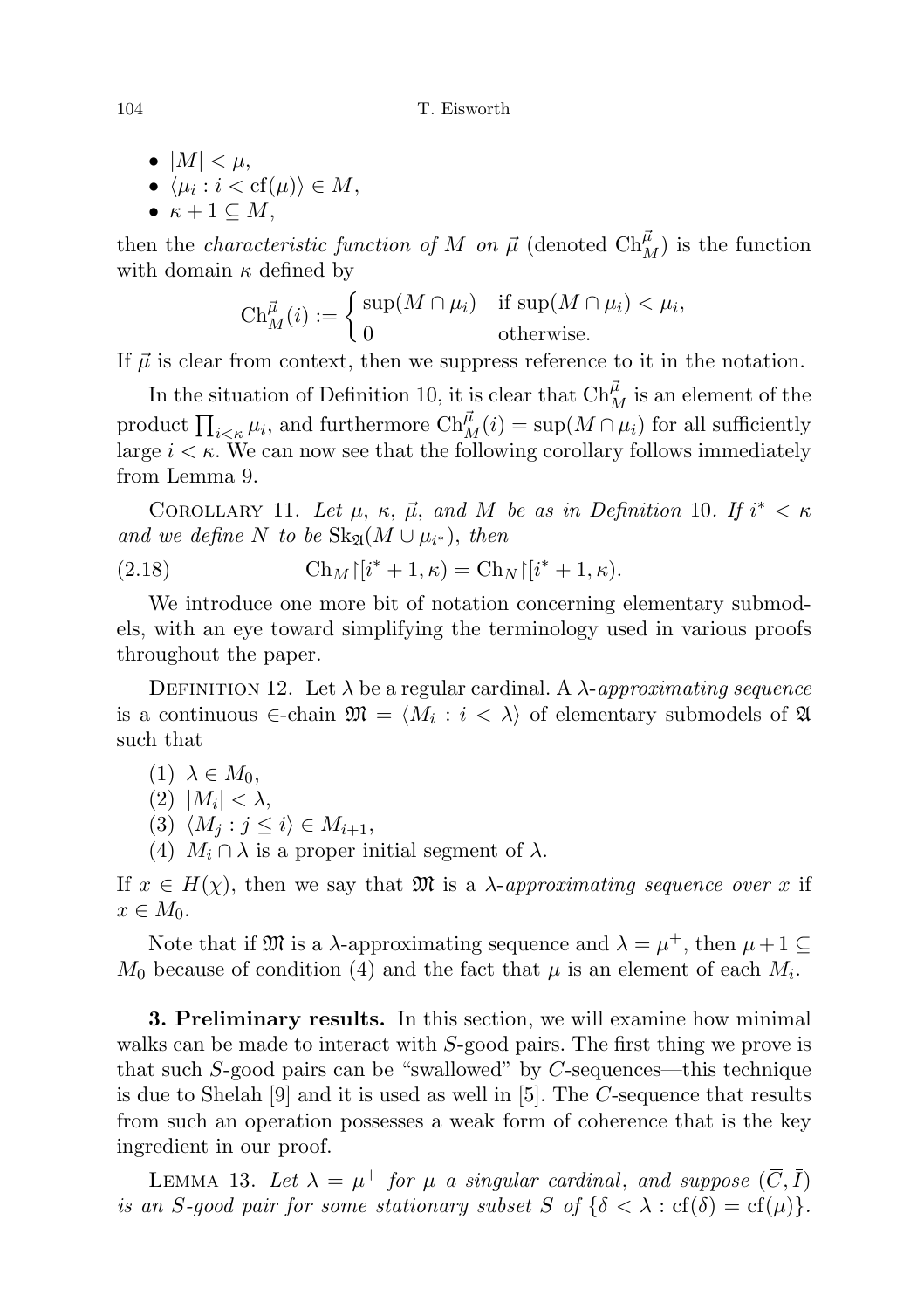There is a C-sequence  $\bar{e} = \langle e_{\alpha} : \alpha < \lambda \rangle$  such that  $|e_{\alpha}| < \mu$  for all  $\alpha < \lambda$ , and

(3.1) 
$$
\delta \in e_{\alpha} \cap S \implies C_{\delta} \subseteq e_{\alpha}.
$$

*Proof.* Let  $\sigma < \mu$  be a regular cardinal distinct from cf( $\mu$ ), and let  $\langle e^*_\alpha : \alpha < \lambda \rangle$  be a C-sequence such that  $otp(e^*_\alpha) = cf(\alpha)$  for  $\alpha$  a limit ordinal, and such that  $e^*_{\alpha+1} = {\alpha}$ . For each  $\alpha < \lambda$ , we define a sequence  $\langle e_{\alpha}[i] : i < \sigma \rangle$  as follows:

- $e_{\alpha}[0] = e_{\alpha}^*$ ,
- $e_{\alpha}[i+1]$  is the closure in  $\alpha$  of  $e_{\alpha}[i] \cup \bigcup \{C_{\delta} : \delta \in e_{\alpha}[i] \cap S\},\$
- for limit  $i < \sigma$ ,  $e_{\alpha}[i]$  is the closure in  $\alpha$  of  $\bigcup_{j < i} e_{\alpha}[j]$ .

Now we define  $e_{\alpha}$  to be the closure in  $\alpha$  of  $\bigcup_{i<\sigma}e_{\alpha}[i]$ ; it is straightforward to see that  $\langle e_\alpha : \alpha < \lambda \rangle$  has all the required properties (note that  $|e_\alpha| < \mu$ because we have a uniform bound on the cardinalities of the  $C_{\delta}$ 's, and that taking closures in this context does not increase cardinality).

We sometimes refer to conclusion (2) of the preceding lemma by saying that the C-sequence  $\bar{e}$  swallows the S-good pair  $(\bar{C}, I)$ . Note as well that the above lemma is much more general than stated—the ideals  $\overline{I}$  are irrelevant, as the proof requires only that  $\sup\{|C_\delta| : \delta \in S\}$  is less than  $\mu$ .

Our first result extracts a key property of minimal walks along C-sequences that swallow a given good pair. The result is implicit in Shelah's work, but we isolate it here as it provides an explanation for many of the theorems he obtains in the final section of [11] as well as our Theorem 2 below.

DEFINITION 14. Let  $\bar{e} = \langle e_{\alpha} : \alpha \langle \lambda \rangle$  be a C-sequence on some cardinal  $\lambda$ . Given a subset t of  $\lambda$ , we say that a limit ordinal  $\beta^*$  is t-ok if  $\beta^*$  < min(t) and there exists an ordinal  $\gamma^*$  <  $\beta^*$  (which we refer to as a witness for  $\beta^*$  and t) such that for any  $\alpha$  in the interval  $(\gamma^*, \beta^*)$  and any  $\xi \in t$ , the walk from  $\xi$  down to  $\alpha$  end extends the walk from  $\xi$  to  $\beta^*$ . (So in particular, we have  $\beta^* \in \text{Tr}(\alpha, \xi)$ .)

LEMMA 15. Suppose  $\lambda = \mu^+$  for  $\mu$  singular, and let  $\bar{e} = \langle e_\alpha : \alpha < \lambda \rangle$ be a C-sequence that swallows an S-good pair  $(\overline{C}, \overline{I})$  for some stationary  $S \subseteq {\delta < \lambda : \text{cf}(\delta) = \text{cf}(\mu)}$ . If  $\delta \in S$  and  $t \in [\lambda]^{<\text{cf}(\mu)}$  satisfies  $\delta < \min(t)$ , then  $I_{\delta}$ -almost every element of  $C_{\delta}$  is t-ok.

*Proof.* For each  $\xi \in t$ , we let the walk from  $\xi$  to  $\delta$  along  $\bar{e}$  consist of the ordinals

(3.2) 
$$
\xi = \beta_0^{\xi} > \cdots > \beta_{n(\xi)}^{\xi} > \beta_{n(\xi)+1}^{\xi} = \delta,
$$

so Tr $(\delta,\xi) = {\beta_i^{\xi}}$  $i \in i \leq n(\xi) + 1$ . Next, we define (for each  $\xi \in t$ ) (3.3)  $\tau(\xi) := |e_{\beta_{n(\xi)}^{\xi}}| < \mu$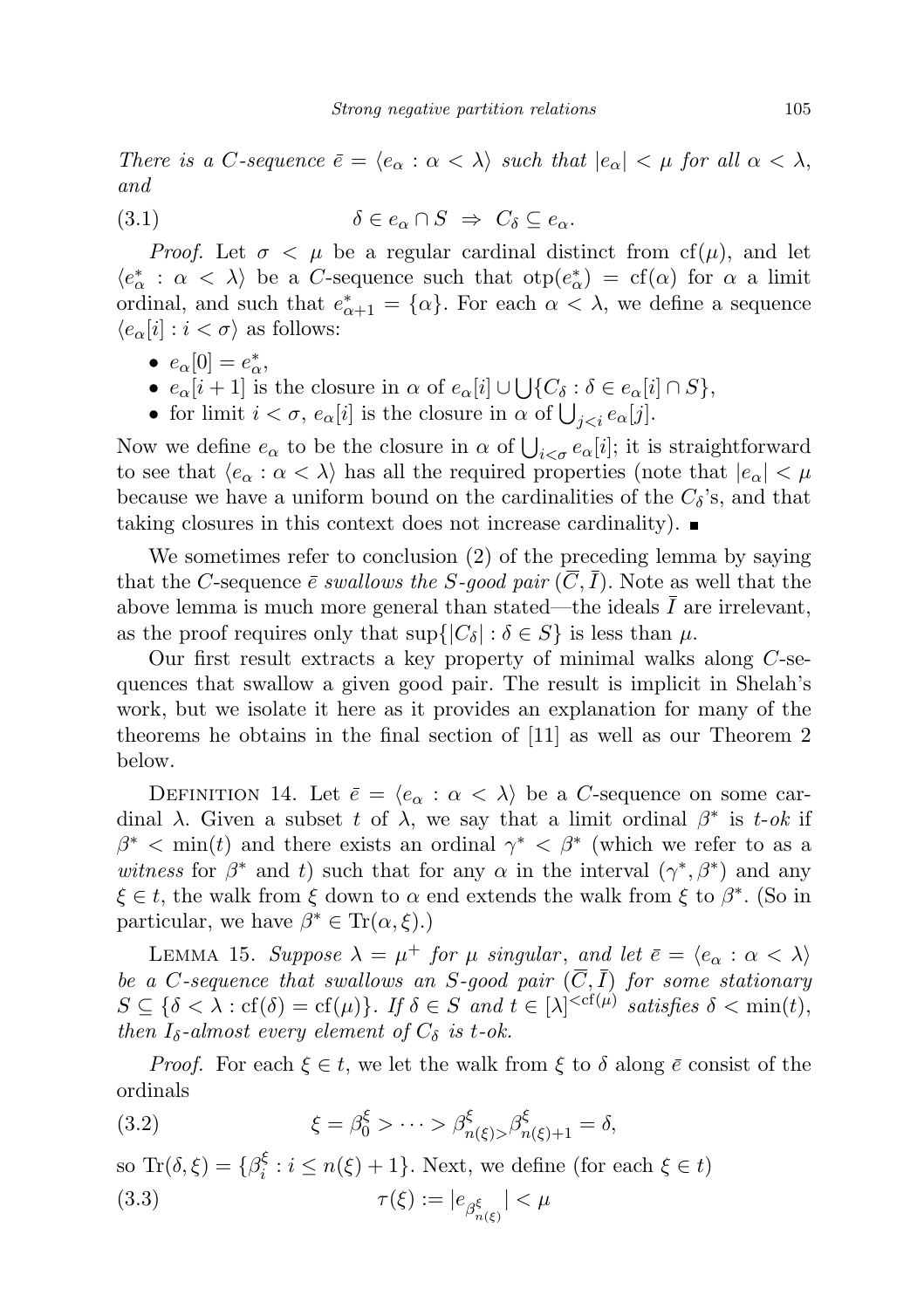and

(3.4) 
$$
\varepsilon(\xi) := \max\{\max(e_{\beta_i^{\xi}} \cap \delta) : i < n(\xi)\} < \delta.
$$

Finally, define

$$
(3.5) \qquad \qquad \tau := \text{cf}(\mu) + \sup\{\tau(\xi) : \xi \in t\}
$$

and

(3.6) 
$$
\varepsilon := \sup \{ \varepsilon(\xi) : \xi \in t \}.
$$

Since  $|t| < cf(\mu) = cf(\delta)$ , it is clear that  $\tau < \mu$  and  $\varepsilon < \delta$  and so it suffices to establish that any  $\beta^* \in \text{nacc}(C_\delta)$  satisfying  $\beta^* > \varepsilon$  and  $cf(\beta^*) > \tau$  is t-ok.

Let such a  $\beta^*$  be given; we will give a witness  $\gamma^*$  for  $\beta^*$  and t. For each  $\xi \in t$ , we know

$$
\delta \in e_{\beta_{n(\xi)}^{\xi}}
$$

and hence

$$
(3.8) \tC_{\delta} \subseteq e_{\beta_{n(\xi)}^{\xi}}
$$

because  $\bar{e}$  swallows the pair  $(\bar{C}, \bar{I})$ . In particular, this means that  $\beta^*$  is in every such  $e_{\beta_{n(\xi)}^{\xi}}$ , and furthermore, since  $cf(\beta^*) > \tau$  we know that  $\beta^*$  cannot be an accumulation point of this set. Thus,

(3.9) 
$$
\beta^* \in \operatorname{nacc}(e_{\beta_{n(\xi)}^{\xi}}) \quad \text{ for all } \xi \in t.
$$

We now define

(3.10) 
$$
\gamma^* := \varepsilon + \sup \{ \max(e_{\beta_{n(\xi)}^{\xi}} \cap \beta^*) : \xi \in t \}.
$$

Since  $\beta^*$  is a limit ordinal of cofinality greater than  $|t|$ , we know that  $\gamma^* < \beta^*$ . Suppose now that  $\gamma^* < \alpha < \beta^*$ . Given  $\xi \in t$ , since

$$
(3.11)\qquad \qquad \varepsilon(\xi) < \alpha < \delta
$$

it follows (by a standard "minimal walk argument") that the walk from  $\xi$ to  $\alpha$  commences with the sequence

(3.12) 
$$
\xi = \beta_0^{\xi} > \cdots > \beta_{n(\xi)}^{\xi},
$$

and our choice of  $\gamma^*$  guarantees that

(3.13) 
$$
\beta^* = \min(e_{\beta_{n(\xi)}^{\xi}} \setminus \alpha).
$$

Thus,  $\beta^*$  is the next step past  $\beta^{\xi}_n$  $\zeta_{n(\xi)}^{\xi}$  in the walk from  $\xi$  to  $\alpha$ , and from this we conclude that  $\beta^*$  is t-ok.

It will become clear in the course of the paper that the preceding lemma is the cornerstone for the proofs we will give. As an illustration of how it can be used, we will prove an easy theorem connecting  $\mathrm{id}_p(\overline{C}, \overline{I})$  with minimal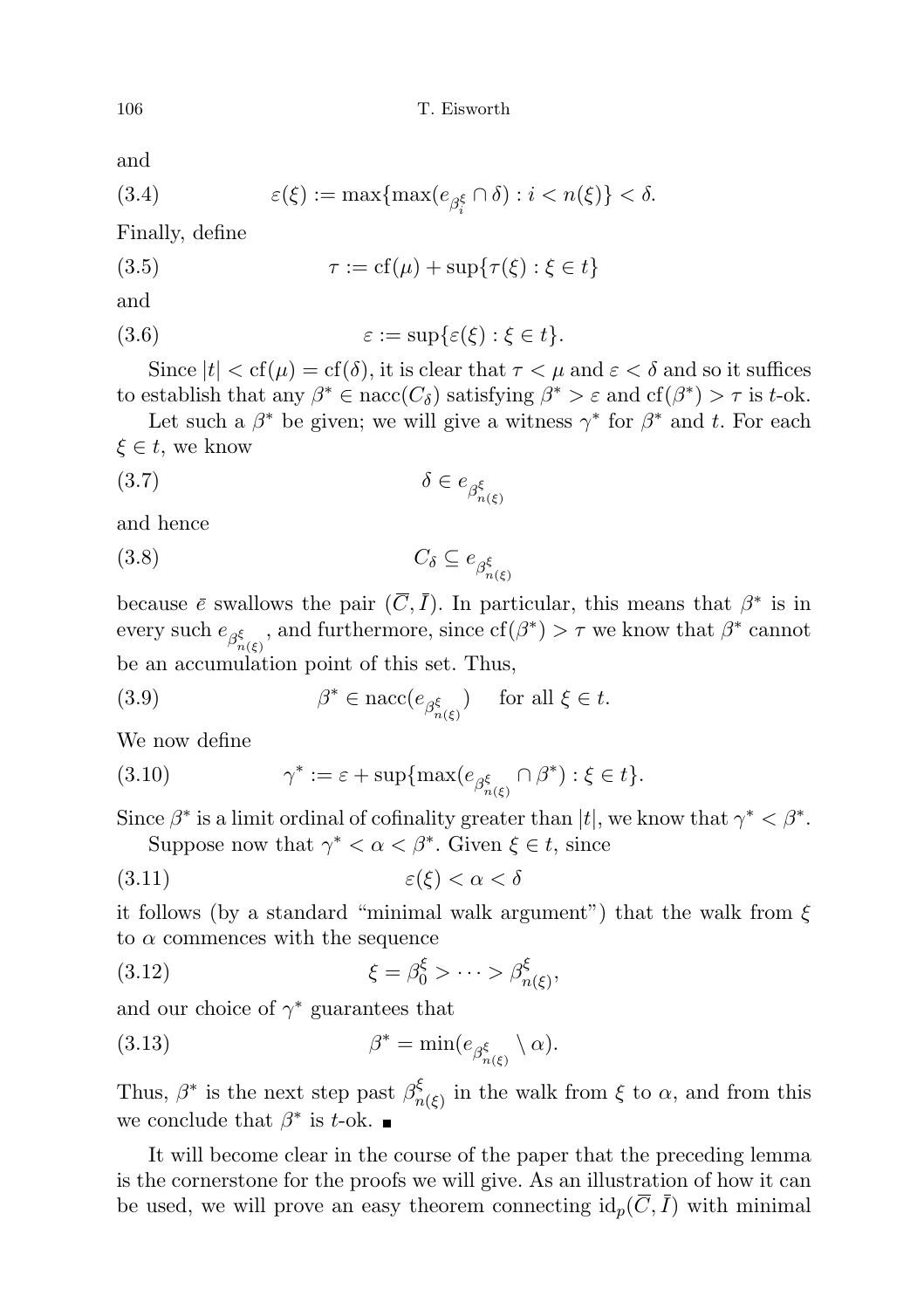walks. In order to state the result, we need the following (modification of a) definition from Todorčević's [16].

DEFINITION 16. Let  $\bar{e}$  be a C-sequence on some cardinal  $\lambda$ . The trace filter of the C-sequence  $\bar{e}$  is defined to be the filter on  $\lambda$  generated by sets of the form

(3.14) 
$$
\bigcup \{ \text{Tr}(\alpha, \beta) : \{\alpha, \beta\} \in [A]^2 \}
$$

for A an unbounded subset of  $\lambda$ .

This is slightly at odds with the terminology of [16], as Todorcevic defines the trace filter to be the *normal* filter on  $\lambda$  generated by sets of the form (3.14). However, the changing of notation here is done with his blessing. We remark that the question of whether or not a given C-sequence has a proper trace filter is a delicate one—it is not something that happens automatically. We send the reader to Section 8.2 of [16] for more information on these matters.

THEOREM 1. Let  $\lambda = \mu^+$  for  $\mu$  singular, and assume  $(\overline{C}, \overline{I})$  is an S-good pair for some stationary  $S \subseteq \{ \delta < \lambda : \text{cf}(\delta) = \text{cf}(\mu) \}$ . If  $\overline{e}$  is a C-sequence such that

• 
$$
|e_{\alpha}| < \mu
$$
 for all  $\alpha < \lambda$ ,

•  $\bar{e}$  swallows  $(\bar{C}, \bar{I}),$ 

then the trace filter of  $\bar{e}$  is disjoint from the ideal  $\mathrm{id}_{p}(\overline{C}, \overline{I})$ . In particular, the trace filter of  $\bar{e}$  is a proper uniform filter on  $\lambda$  disjoint from the nonstationary ideal.

*Proof.* Let A be an unbounded subset of  $\lambda$ . We prove that

$$
\Gamma_A := \bigcup \{ \text{Tr}(\alpha, \beta) : \{ \alpha, \beta \} \in [A]^2 \}
$$

has measure one with respect to the ideal  $\mathrm{id}_p(\overline{C}, \overline{I})$ . To see this, we define E to be the closed unbounded subset of  $\lambda$  consisting of ordinals  $\alpha$  for which  $\alpha = \sup(A \cap \alpha)$ , and show that

$$
(3.15) \t\t \delta \in S \cap E \Rightarrow (E \cap C_{\delta}) \setminus \Gamma_A \in I_{\delta}.
$$

It suffices to show for each  $\delta \in S \cap E$  with  $E \cap C_{\delta} \notin I_{\delta}$  that the set  $\Gamma_A$ contains almost every member of  $E \cap C_{\delta}$ , as measured by the ideal  $I_{\delta}$ .

This follows almost immediately from Lemma 15. To see why, simply fix any  $\beta > \delta$ . By Lemma 15, we know that  $I_{\delta}$ -almost every member of  $C_{\delta}$  is  $\{\beta\}$ -ok. If  $\beta^* \in E \cap C_\delta$  is  $\{\beta\}$ -ok, then for all sufficiently large  $\alpha \in A \cap \beta^*$ we have  $\beta^* \in \text{Tr}(\alpha, \beta)$  and therefore  $\Gamma_A$  contains  $I_{\delta}$ -almost all members of  $E \cap C_{\delta}$ .  $\blacksquare$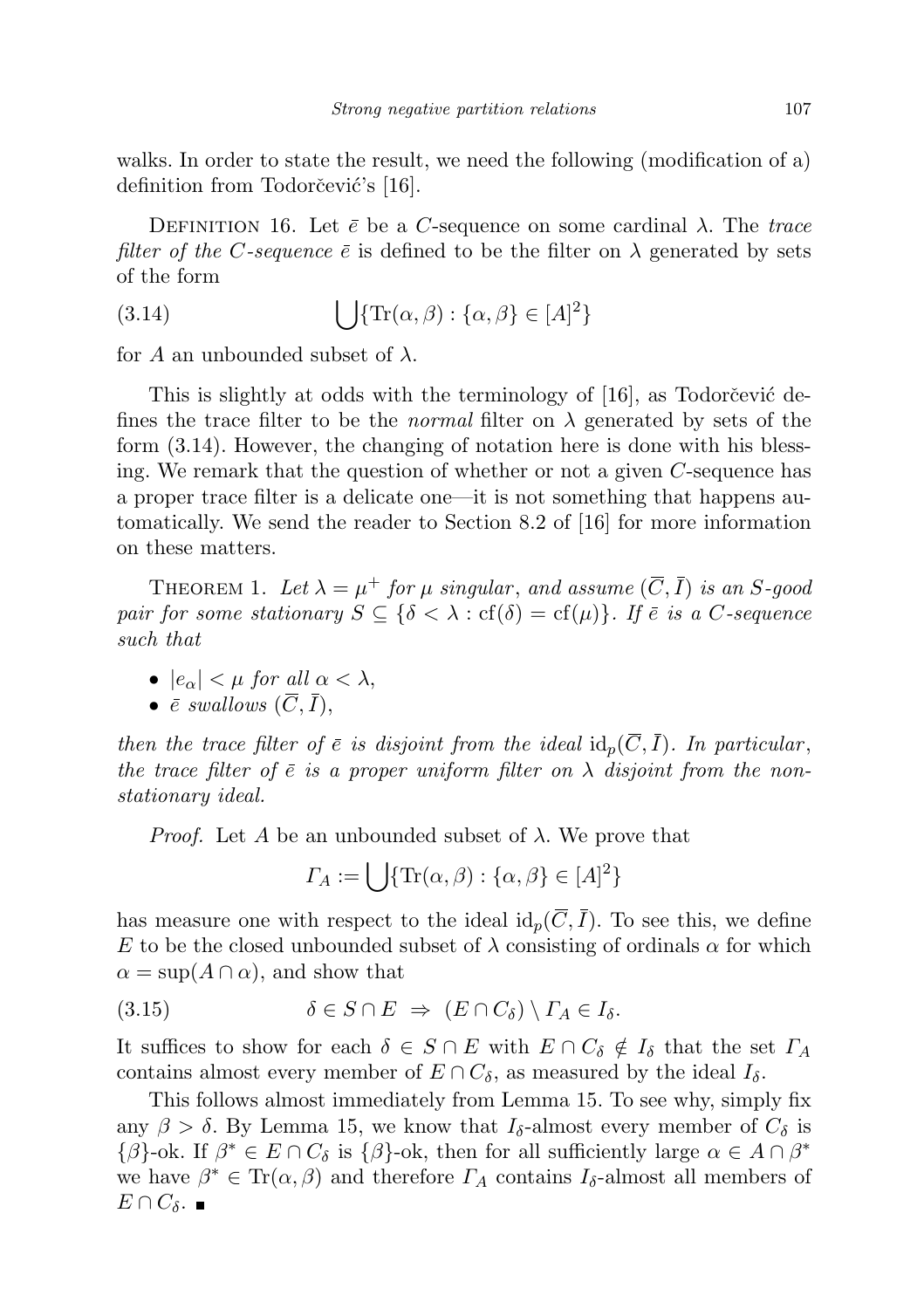4. The main theorem. We now move to the main theorem of this paper. Throughout this section, we adopt the following list of assumptions:

Assumptions.

- $\lambda = \mu^+$  for  $\mu$  singular of cofinality  $\kappa$ .
- $(\overline{C}, \overline{I})$  is an S-good pair for some stationary  $S \subseteq \{ \delta \lt \lambda : \text{cf}(\delta) = \kappa \}.$
- $\bar{e} = \langle e_{\alpha} : \alpha < \lambda \rangle$  is a C-sequence that swallows  $(\overline{C}, \overline{I}).$
- $(\vec{\mu}, f)$  is a scale for  $\mu$ .
- $\mathfrak{A} = \langle H(\chi), \in, \lt_{\chi} \rangle$  for some sufficiently large regular cardinal  $\chi$ .

Our next task is to define a certain function  $c: [\lambda]^2 \to \lambda$  using walks associated with the C-sequence  $\bar{e}$ .

DEFINITION 17. Given  $\alpha < \beta < \lambda$ , let  $\beta = \beta_0 > \beta_1 > \cdots > \beta_n > \beta_{n+1}$  $\alpha$  list Tr( $\alpha, \beta$ ) in decreasing order. The function  $c : [\lambda]^2 \to \lambda$  is defined by setting  $c(\alpha, \beta)$  equal to  $\beta_m$ , where  $m \leq n+1$  is the least number for which

(4.1) 
$$
\Gamma(\alpha,\beta_m) \neq \Gamma(\alpha,\beta).
$$

The function  $c$  can easily be described in English: to calculate the value of  $c(\alpha, \beta)$ , we first compute  $\Gamma(\alpha, \beta)$ , and then walk along  $\bar{e}$  until we reach an ordinal  $\beta_m$  where  $\Gamma(\alpha, \beta_m)$  is different from  $\Gamma(\alpha, \beta)$ . This ordinal  $\beta_m$  is the value of  $c(\alpha, \beta)$ .

THEOREM 2. Suppose  $\langle t_{\alpha} : \alpha < \lambda \rangle$  is a sequence of pairwise disjoint subsets of  $\lambda$ , each of cardinality less than  $\kappa$ . Then for  $id_p(\overline{C}, \overline{I})$ -almost all  $\beta^* < \lambda$  the following holds:

$$
(\exists^*\beta<\lambda)(\forall^*i<\kappa)(\exists^*\alpha<\beta^*)(\forall\zeta\in t_\alpha)(\forall\xi\in t_\beta)[c(\zeta,\xi)=\beta^*\wedge\Gamma(\zeta,\xi)=i].
$$

*Proof.* We first prove the theorem under the assumptions that  $\alpha$  $\min(t_{\alpha})$  and  $\sup(t_{\alpha}) < \min(t_{\beta})$  whenever  $\alpha < \beta < \lambda$ . Given this, let A be the set of all  $\beta^* < \lambda$  for which the conclusion of the theorem fails, and assume by way of contradiction that A is  $\mathrm{id}_p(\overline{C}, \overline{I})$ -positive.

Let  $\mathfrak{M} = \langle M_i : i \langle \lambda \rangle$  be a  $\lambda$ -approximating sequence over all the objects mentioned so far. We define E to be the set of  $\delta < \lambda$  for which  $M_{\delta} \cap \lambda = \delta$ . Since E is a closed unbounded subset of  $\lambda$  and  $A \notin id_p(\overline{C}, \overline{I})$ , we know there is a  $\delta \in S \cap E$  with

$$
(4.2) \t\t A \cap E \cap C_{\delta} \notin I_{\delta}.
$$

We have assumed  $\delta < \min(t_\delta)$ , so for each  $\xi \in t_\delta$  let

(4.3) 
$$
\xi = \beta_0^{\xi} > \cdots > \beta_{n(\xi)}^{\xi} > \beta_{n(\xi)+1}^{\xi} = \delta
$$

list Tr( $\delta, \xi$ ) in decreasing order.

Taking (4.2) together with Lemma 15, we can find  $\beta^* \in A \cap E \cap C_{\delta}$  and  $\gamma^* < \beta^*$  with  $cf(\beta^*) > \kappa$  so that whenever  $\gamma^* < \alpha < \beta^*$  and  $\xi \in t_\delta$  the walk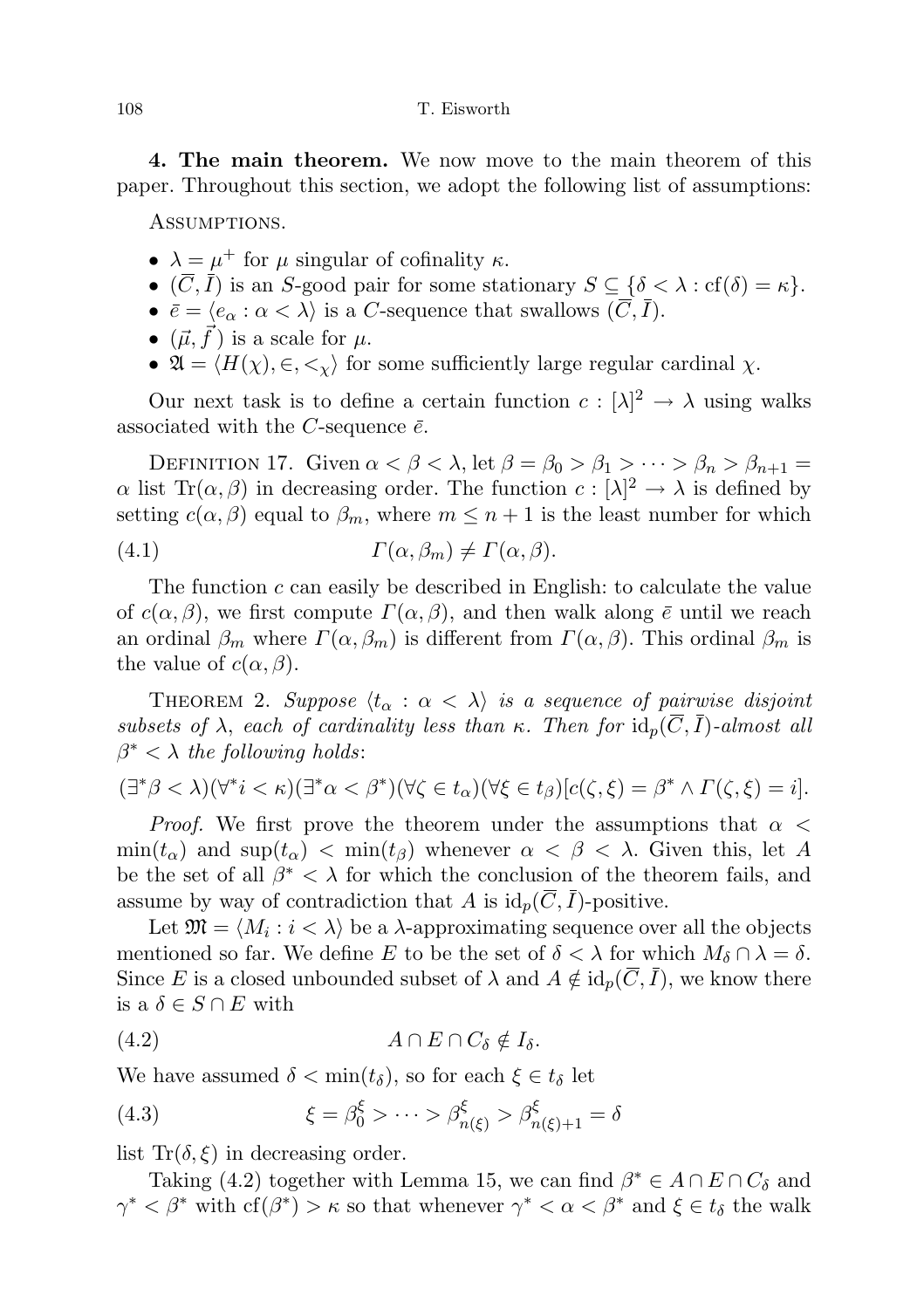along  $\bar{e}$  from  $\xi$  to  $\alpha$  commences with the sequence

(4.4) 
$$
\xi = \beta_0^{\xi} > \cdots > \beta_{n(\xi)}^{\xi} > \beta^*.
$$

We will now prove that the following statement holds:

$$
(4.5) \quad (\forall^* i < \kappa)(\exists^* \alpha < \beta^*)(\forall \zeta \in t_\alpha)(\forall \xi \in t_\delta)[c(\zeta, \xi) = \beta^* \land \Gamma(\zeta, \xi) = i].
$$

If we combine the above with the fact that  $\sup(M_{\beta^*+1} \cap \lambda) \in M_\delta \cap \lambda = \delta$ , we find that  $M_{\beta^*+1} \models \beta^* \notin A$ , which is a contradiction.

For each  $\alpha < \lambda$ , we define a function  $f_{\alpha}^{\min}$  as follows:

(4.6) 
$$
f_{\alpha}^{\min}(i) = \min\{f_{\zeta}(i) : \zeta \in t_{\alpha}\}.
$$

Since  $|t_{\alpha}| < \kappa$  for each  $\alpha$ , it follows that

(4.7) 
$$
(\forall^* i < \kappa)[f_\alpha^{\min}(i) = f_{\min(t_\alpha)}(i)].
$$

In particular, the sequence  $\langle f_{\alpha}^{\min} : \alpha \langle \lambda \rangle$  is a scale, and we note that this new scale is an element of  $M_0$ .

An appeal to Lemma 7 gives us a closed unbounded set in  $M_0$  as there. In particular, this closed unbounded set is also an element of  $M_{\beta^*}$ , and so  $\beta^* = \sup(M_{\beta^*} \cap \lambda)$  is necessarily a member of this closed unbounded set. We conclude

$$
(\forall^* i < \kappa)(\forall \eta < \mu_i)(\forall \nu < \mu_{i+1})(\exists^* \alpha < \beta^*)[f_{\alpha}^{\min}(i) > \eta \wedge f_{\alpha}^{\min}(i+1) > \nu].
$$
\nThis means we can choose  $i < \mu$  such that

This means we can choose  $i_0 < \kappa$  such that

$$
i_0 \leq i < \kappa
$$
\n
$$
\Rightarrow (\forall \eta < \mu_i)(\forall \nu < \mu_{i+1})(\exists^* \alpha < \beta^*)[f_{\alpha}^{\min}(i) > \eta \wedge f_{\alpha}^{\min}(i+1) > \nu].
$$

The next piece of the proof makes use of Skolem hulls. Let us define

$$
x := \{\lambda, \mu, \kappa, (\vec{\mu}, \vec{f}), S, \bar{e}, \langle t_\alpha : \alpha < \lambda \rangle, \beta^* \},
$$

and define  $M$  to be the Skolem hull in  $\mathfrak A$  of  $x$  together with all ordinals less than or equal to  $\kappa$ , that is,

$$
M := \operatorname{Sk}_{\mathfrak{A}}(x \cup \kappa + 1).
$$

Since  $|M| = \kappa < \mu_0$ , it follows that

(4.8) 
$$
\operatorname{Ch}_M(i) = \sup(M \cap \mu_i) \quad \text{for all } i < \kappa,
$$

where  $\mathrm{Ch}_M$  is the characteristic function of M from Definition 10. We note that M can be computed by taking a Skolem hull in the model  $M_{\beta^*+1}$  and therefore  $M \in M_{\delta}$ . In particular,

(4.9) 
$$
\operatorname{Ch}_M \in M_\delta \cap \prod_{i < \kappa} \mu_i
$$

and  $\text{Ch}_M <^* f_\alpha$  for some  $\alpha \in M_\delta \cap \lambda = \delta$ .

Thus, we can find  $i_1 < \kappa$  such that

(4.10) 
$$
\operatorname{Ch}_M\left\lceil [i_1,\kappa) < f_{\beta_j^\xi}\right\rceil [i_1,\kappa) \quad \text{ for all } \xi \in t_\delta \text{ and } i \le n(\xi).
$$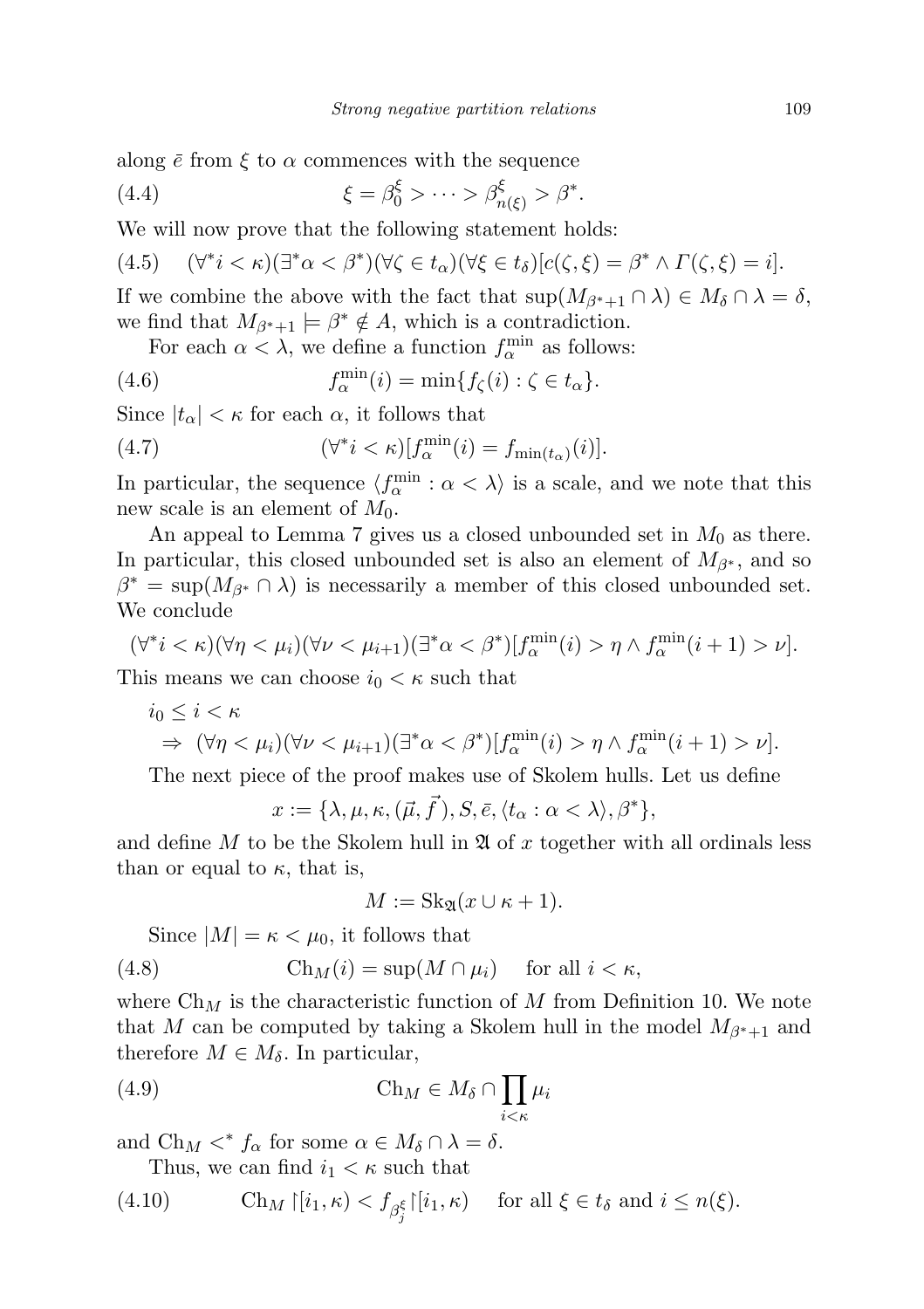Finally, let  $i_2 < \kappa$  be such that  $cf(\beta^*) < \mu_{i_2}$  and define

 $(4.11)$  $i^* = \max\{i_0, i_1, i_2\}.$ 

We claim that if  $i^* \leq i < \kappa$ , then

(4.12) 
$$
(\exists^*\alpha < \beta^*)(\forall\xi \in t_\delta)(\forall\zeta \in t_\alpha)[c(\zeta,\xi) = \beta^* \wedge \Gamma(\zeta,\xi) = i].
$$

Fix such an  $i$ , and define

$$
(4.13) \t\t N = Sk_{\mathfrak{A}}(M \cup \mu_i).
$$

By Corollary 11, it follows that

(4.14) 
$$
\operatorname{Ch}_N\restriction[i+1,\kappa) = \operatorname{Ch}_M\restriction[i+1,\kappa),
$$

and therefore by our choice of  $i_1$ , for all  $\alpha \in N \cap \lambda$  we have

(4.15) 
$$
f_{\alpha}\left[\left[i+1,\kappa\right)<\right f_{\beta_j^{\xi}}\left[\left[i+1,\kappa\right)]\right]
$$
 for all  $\xi \in t_{\delta}$  and  $j \leq n(\xi)$ .

We now define

$$
\eta^* := \sup \{ f_{\beta_j^{\xi}}(i) : \xi \in t_{\delta} \text{ and } j \le n(\xi) \}, \quad \nu^* = f_{\beta^*}(i+1).
$$

Clearly  $\eta^* < \mu_i$  and  $\nu^* < \mu_{i+1}$ , and both are elements of N. By our choice of  $i_2$ , we know  $cf(\beta^*) \subseteq N$  and therefore  $N \cap \beta^*$  is unbounded in  $\beta^*$ . Given this, from our choice of  $i_0$  it follows that

(4.16) 
$$
(\exists^*\alpha<\beta^*)[\alpha\in N\wedge f_\alpha^{\min}(i)>\eta^*\wedge f_\alpha^{\min}(i+1)>\nu^*].
$$

Suppose now that  $\alpha \in N$  satisfies  $\gamma^* < \alpha < \beta$ ,  $f_{\alpha}^{\min(i)} > \eta^*$ , and  $f_{\alpha}^{\min}(i+1) > \nu^*$ . From (4.15) and the choice of  $\eta^*$ , we conclude

(4.17) 
$$
\Gamma(\zeta, \beta_j^{\xi}) = i \quad \text{ for all } \zeta \in t_{\alpha}, \xi \in t_{\delta}, \text{ and } j \le n(\xi).
$$

By our choice of  $\nu^*$ , we know

(4.18) 
$$
\Gamma(\zeta, \beta^*) \geq i+1 \quad \text{for all } \zeta \in t_\alpha.
$$

The conjunction of (4.17) and (4.18) establishes

(4.19) 
$$
(\forall \zeta \in t_\alpha)(\forall \xi \in t_\delta)[c(\zeta, \xi) = \beta^* \wedge \Gamma(\zeta, \xi) = i].
$$

Thus,  $(4.5)$  holds and a contradiction arises because  $\beta^*$  was chosen to be in the set A.

We now fulfill the promise made at the start of the proof by handling the case of an arbitrary sequence  $\langle t_\alpha : \alpha < \lambda \rangle$ . Given such a sequence, we define an increasing function  $\iota : \lambda \to \lambda$  such that

- $\alpha < \min(t_{\iota(\alpha)})$  for all  $\alpha < \lambda$ ,
- $\alpha < \beta < \lambda \Rightarrow \max(t_\alpha) < \iota(\beta)$ .

If we define  $s_{\alpha} = t_{\iota(\alpha)}$ , then our work applies to the sequence  $\langle s_{\alpha} : \alpha < \lambda \rangle$ . In particular, there is a set B in the filter dual to  $id_p(\overline{C}, \overline{I})$  so that the conclusion of our theorem (as it applies to  $\langle s_{\alpha} : \alpha < \lambda \rangle$ ) holds for every  $\beta^* \in B$ .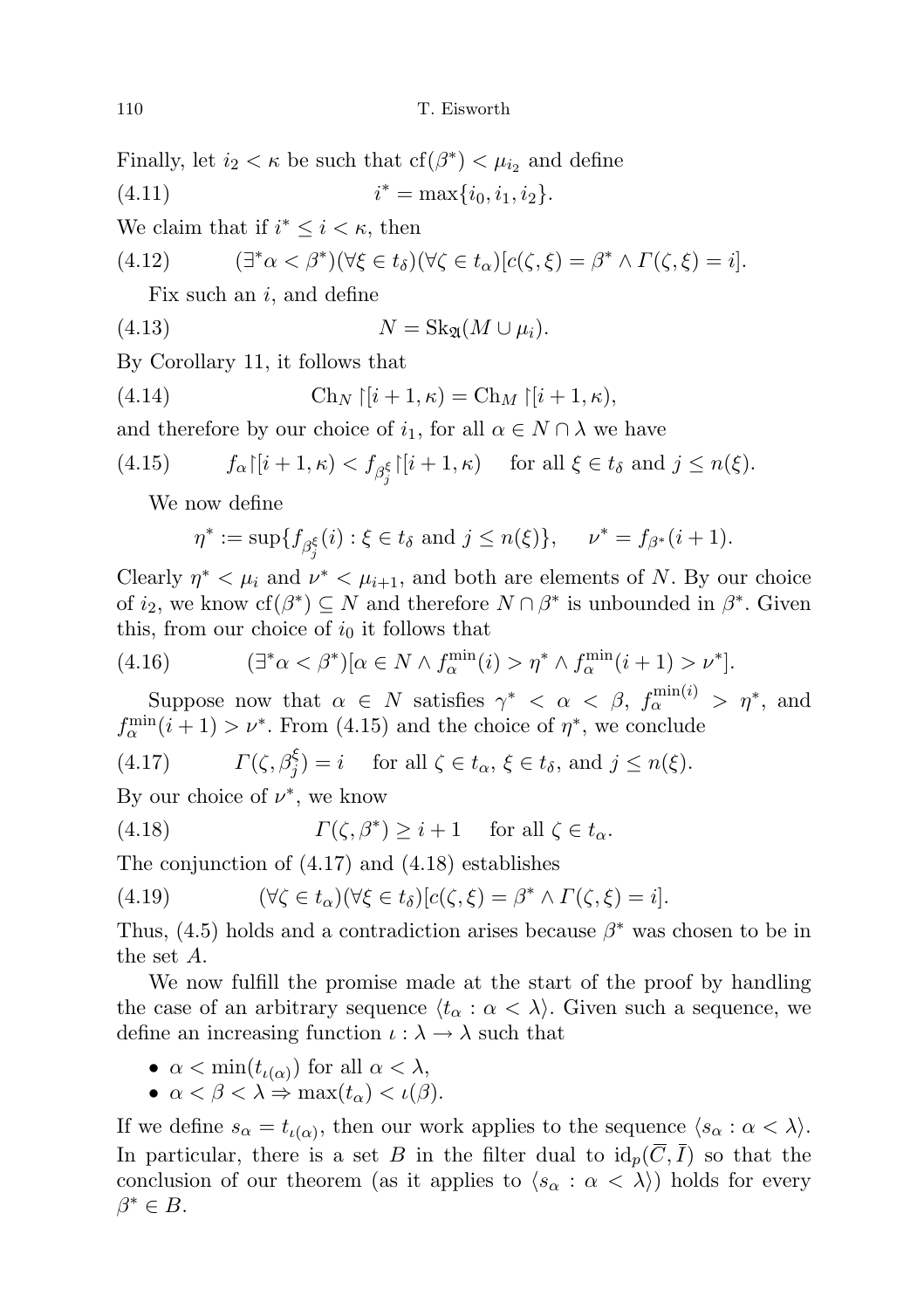Let  $B^*$  be the set of all  $\beta^* \in B$  that are closed under the function  $\iota$ . Since  $\mathrm{id}_p(\overline{C}, \overline{I})$  extends the non-stationary ideal, it is clear that  $B^*$  is in the filter dual to  $\mathrm{id}_p(\overline{C}, \overline{I})$  and routine to check that the conclusion of the theorem (as it applies to  $\langle t_\alpha : \alpha < \lambda \rangle$ ) holds for all  $\beta^* \in B^*$ .

We will shortly deduce an interesting theorem of Shelah as a corollary to our main result, but to do this we need to fix some terminology.

DEFINITION 18. Let I be an ideal on some set A, and let  $\sigma$  be a cardinal. The ideal I is weakly  $\sigma$ -saturated if A cannot be partitioned into  $\sigma$  disjoint I-positive sets, i.e., there is no function  $\pi : A \to \sigma$  such that

$$
\pi^{-1}(i) \notin I \quad \text{ for all } i < \sigma.
$$

It is clear that any maximal ideal is weakly 2-saturated, so weakly saturated ideals are not very difficult to find. The rest of this paper will demonstrate that the question of "how weakly saturated is  $id_p(\overline{C}, \overline{I})$ " is quite important. We begin with the following, which follows from the work in Section 4 of Shelah's [11].

COROLLARY 19. Suppose  $\lambda = \mu^+$  for  $\mu$  singular, and  $(\overline{C}, \overline{I})$  is an S-good pair for some stationary subset S of  $\{\delta < \lambda : \text{cf}(\delta) = \text{cf}(\mu)\}\$ . If  $\text{id}_p(\overline{C}, \overline{I})$  is not weakly  $\sigma$ -saturated, then  $Pr_1(\lambda, \lambda, \sigma, cf(\mu))$  holds; in particular, we have  $\lambda \nrightarrow [\sigma]_{\lambda}^2.$ 

*Proof.* Let  $\pi : \lambda \to \sigma$  partition  $\lambda$  into disjoint  $\mathrm{id}_p(\overline{C}, \overline{I})$ -positive sets, and define  $f : [\lambda]^2 \to \sigma$  by

$$
f(\alpha, \beta) = \pi(c(\alpha, \beta)).
$$

Suppose  $\langle t_{\alpha} : \alpha \langle \lambda \rangle$  is a family of disjoint subsets of  $\lambda$  each of cardinality less than cf( $\mu$ ), and let  $\varepsilon < \sigma$  be given. By Theorem 2, we can find  $\alpha <$  $\beta^* < \beta$  such that  $\pi(\beta^*) = \varepsilon$  and

$$
c(\zeta,\xi) = \beta^* \quad \text{ for all } \zeta \in t_\alpha \text{ and } \xi \in t_\beta.
$$

It is clear that f is constant with value  $\varepsilon$  when restricted to  $t_{\alpha} \times t_{\beta}$ .

Shelah's original proof of the above is much more difficult, as he starts with a partition of  $\lambda$  into  $\mathrm{id}_p(\overline{C}, \overline{I})$ -positive sets and uses this as a parameter to define his coloring, whereas we use a scale to get a single "master coloring" that can be used (in the sense of the proof of Corollary 19) in conjunction with any such partition.

**5. From**  $\mu$  to  $\mu^+$ . Let  $\mu$  be a singular cardinal, and suppose  $(\overline{C}, \overline{I})$  is an S-good pair for some stationary  $S \subseteq {\delta < \mu^+ : cf(\delta) = cf(\mu)}$ . The results of the previous section focused our attention on the degree of weak saturation possessed by  $id_p(\overline{C}, \overline{I})$ . In this section we get an improvement of Corollary 19.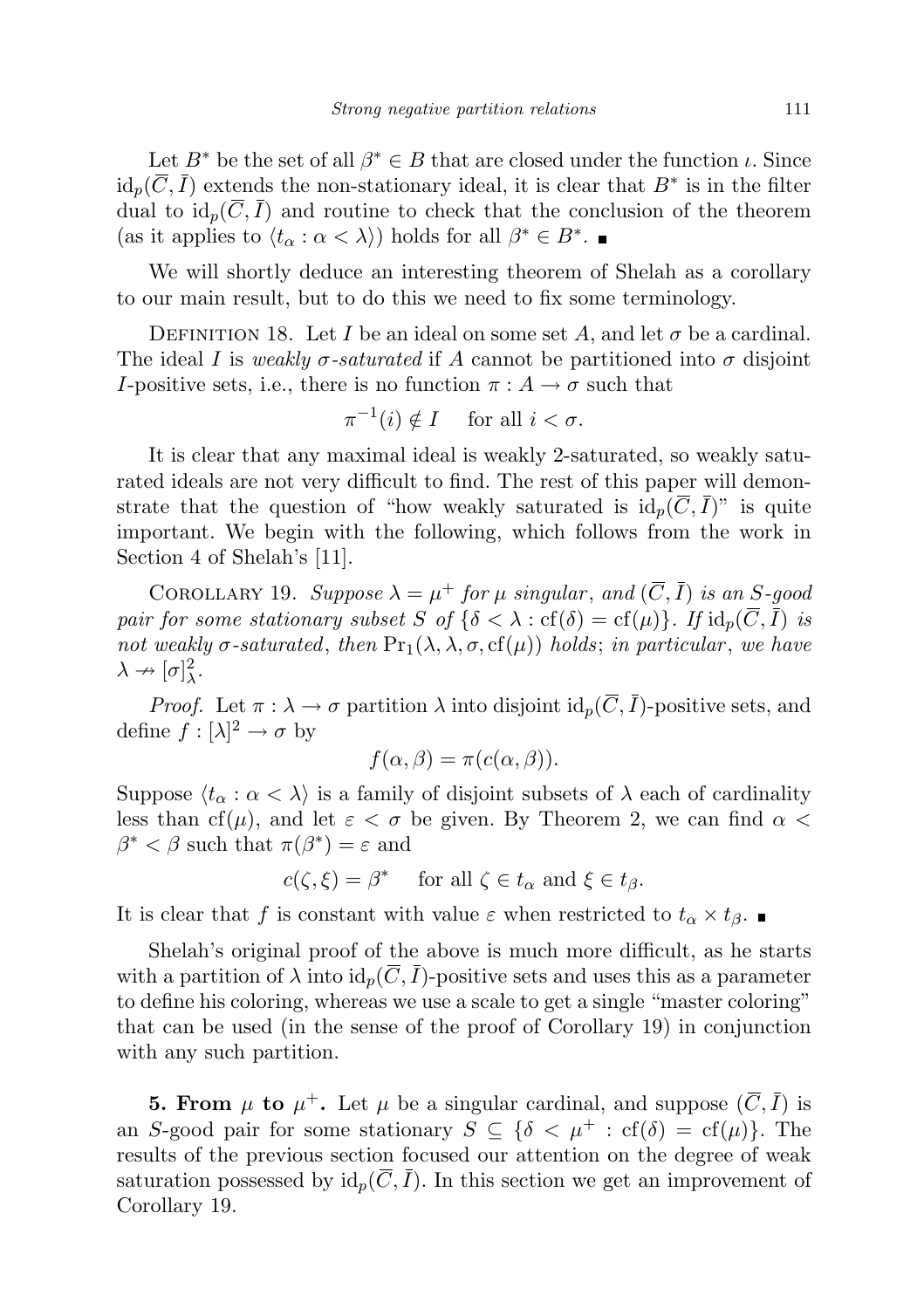If we assume that  $id_p(\overline{C}, \overline{I})$  is not weakly  $\mu$ -saturated, then Corollary 19 tells us that

$$
Pr1(\mu^+, \mu^+, \mu, cf(\mu))
$$

holds, and we immediately obtain the relation

$$
\mu^+ \nrightarrow [\mu]_{\mu^+}^2.
$$

Now an elementary argument allows us to "upgrade" the relation (5.2) to the case of  $\mu^+$  colors, that is, we can easily obtain the stronger result

$$
\mu^+ \nrightarrow [\mu^+]^2_{\mu^+}
$$

from  $(5.2)$ . It is natural to ask if we can also upgrade  $(5.1)$  to obtain

(5.4) 
$$
\Pr_1(\mu^+, \mu^+, \mu^+, \text{cf}(\mu)).
$$

We do not know if  $(5.4)$  follows from  $(5.1)$  in general, but we have as consolation the following new theorem that tells us that (5.4) can be obtained from the same hypotheses we use to obtain (5.1).

THEOREM 3. Suppose  $\lambda = \mu^+$  for  $\mu$  a singular cardinal, and suppose  $(\overline{C}, \overline{I})$  is an S-good pair for some stationary  $S \subseteq {\delta < \lambda : cf(\delta) = cf(\mu)}$ . Then  $Pr_1(\mu^+, \mu^+, \mu^+, \text{cf}(\mu))$  holds if  $id_p(\overline{C}, \overline{I})$  is not weakly  $\mu$ -saturated.

*Proof.* For each  $\alpha < \lambda$  we fix a surjection  $g_{\alpha}$  from  $\mu$  onto  $\alpha$ , and let  $\pi : \lambda \to \mu$  give a partition of  $\lambda$  into disjoint  $\mathrm{id}_p(\overline{C}, \overline{I})$ -positive sets. We also fix a function  $h : cf(\mu) \to \omega$  such that  $h^{-1}(\{n\})$  is unbounded in  $cf(\mu)$  for each  $n < \omega$ , and let  $\bar{e}$  be a C-sequence swallowing  $(\bar{C}, \bar{I})$ .

Given  $\alpha < \beta$ , let  $\beta = \beta_0 > \cdots > \beta_n > \beta_{n+1} = \alpha$  list  $\text{Tr}(\alpha, \beta)$  (where we walk along  $\bar{e}$ , just as in the proof of Theorem 2) in decreasing order, and let i<sup>\*</sup> denote  $\Gamma(\alpha, \beta)$ . We define  $m(\alpha, \beta)$  to be the least  $m \leq n+1$  with

(5.5) Γ(α, βm) 6= i ∗ ,

so that in terms of the coloring from Section 4, we have

(5.6) 
$$
c(\alpha, \beta) = \beta_{m(\alpha, \beta)}.
$$

We also define

(5.7) 
$$
k(\alpha, \beta) = \begin{cases} m(\alpha, \beta) - h(\Gamma(\alpha, \beta)) & \text{if } h(\Gamma(\alpha, \beta)) \le m(\alpha, \beta), \\ 0 & \text{otherwise.} \end{cases}
$$

Finally, we define

(5.8) 
$$
c^*(\alpha,\beta) = g_{\beta_{k(\alpha,\beta)}}(\pi \circ c(\alpha,\beta)).
$$

A formula like (5.8) surely deserves some explanation, so we will describe the coloring we use in English. Given  $\alpha < \beta$ , we first compute  $i^* = \Gamma(\alpha, \beta)$ and note that  $h(i^*)$  is some natural number. We then walk from  $\beta$  to  $\alpha$ until the first place where  $\Gamma$  changes. This isolates  $\beta_{m(\alpha,\beta)} = c(\alpha,\beta)$ , and  $\pi(c(\alpha,\beta))$  records the piece of the partition that contains the ordinal  $\beta_{m(\alpha,\beta)}$ .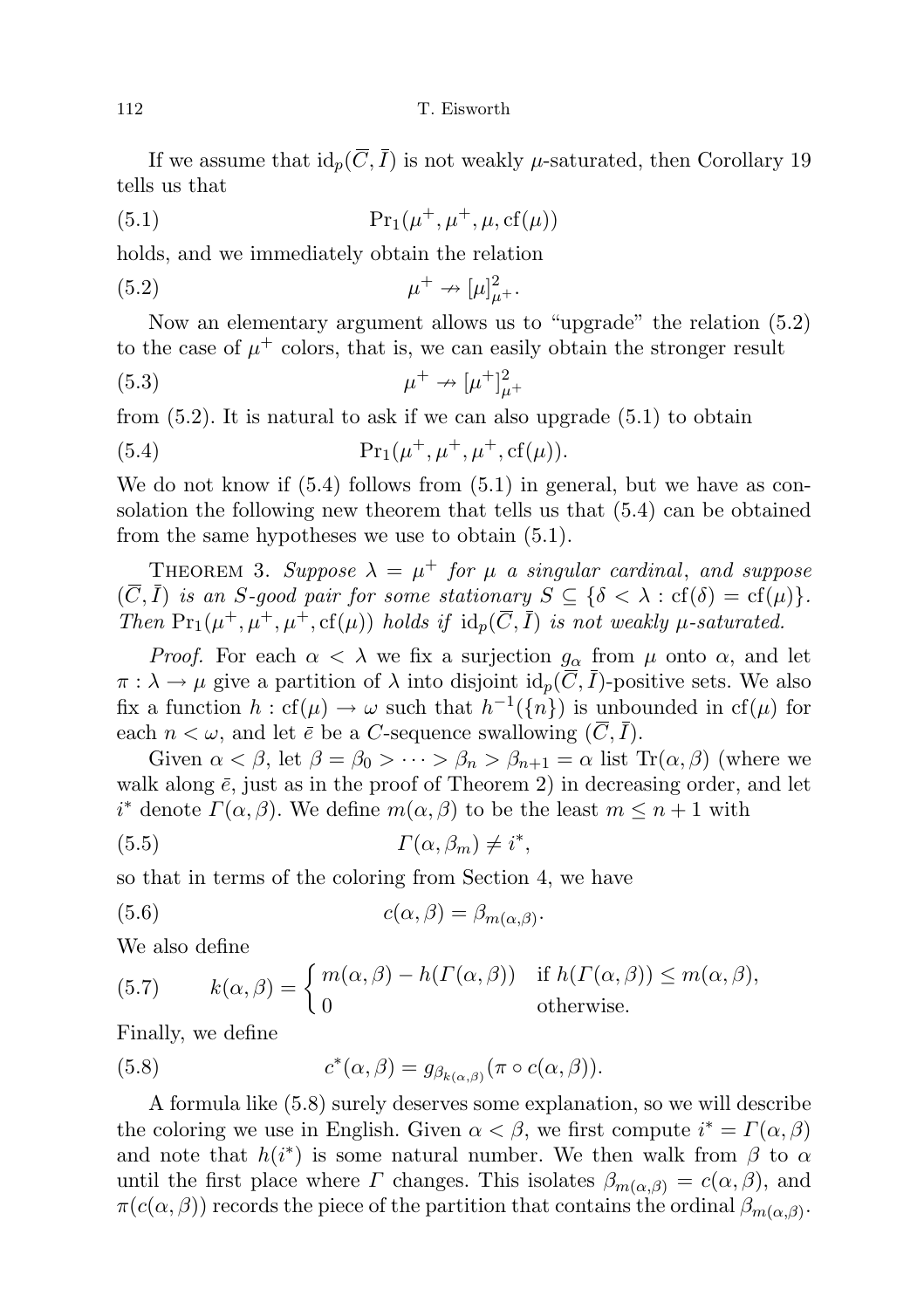Next, we turn around and retrace  $h(i^*)$  steps of the walk from  $\beta$  to  $\beta_{m(\alpha,\beta)}$ (so we are walking up, not down). This takes us to an ordinal

(5.9) 
$$
\beta_{k(\alpha,\beta)} > \beta_{m(\alpha,\beta)}.
$$

Now to compute the value of  $c^*(\alpha, \beta)$ , we take the bijection between  $\mu$  and  $\beta_{k(\alpha,\beta)}$  and apply it to the ordinal  $\pi(\beta_{m(\alpha,\beta)}).$ 

We now prove that the coloring  $c^*$  has the properties required by  $Pr_1(\lambda, \lambda, \lambda, cf(\mu))$ . Let  $\langle t_i : i \langle \lambda \rangle$  be a sequence of pairwise disjoint elements of  $[\lambda]^{<\text{cf}(\mu)}$ . Given  $\varepsilon < \lambda$ , we need to find  $\alpha < \beta$  such that  $c^*{\upharpoonright} t_\alpha \times t_\beta$ is constant with value  $\varepsilon$ .

Let  $\mathfrak{M} = \langle M_i : i \langle \lambda \rangle$  be a  $\lambda$ -approximating sequence over all the parameters accumulated so far. Let  $E = \{ \delta < \lambda : M_{\delta} \cap \lambda = \delta \}$ , and choose  $\delta \in S \cap E$  for which  $E \cap C_{\delta} \notin I_{\delta}$ . We may (and will) assume  $\delta < \min(t_{\delta})$ , so we can apply Lemma 15 and find  $\beta^* \in E \cap C_\delta$  that  $\beta^*$  is  $t_\delta$ -ok with  $\gamma^* < \beta^*$ acting as a witness. Next, since  $\varepsilon \in M_{\beta^*} \cap \lambda = \beta^*$ , we can find  $\varsigma^* < \mu$  for which

$$
(5.10) \t\t\t g_{\beta^*}(\varsigma^*) = \varepsilon.
$$

Since  $\beta^* \in E$ , both  $\gamma^*$  and  $\zeta^*$  are in  $M_{\beta^*}$ , and (again using the fact that  $\beta^* \in E$ ) it follows that there must be a stationary set  $T \subseteq \lambda$  and  $g: T \to \lambda$ such that for all  $\beta \in T$ ,

- $\bullet$   $\beta < g(\beta)$ ,
- $\beta$  is  $t_{g(\beta)}$ -ok, with  $\gamma^*$  acting as witness,

• 
$$
g_{\beta}(\varsigma^*) = \varepsilon
$$
.

By passing to a stationary subset if necessary, we can assume

(5.11) 
$$
\alpha < \beta \text{ in } T \Rightarrow \sup(t_{g(\alpha)}) < \beta,
$$

so that if we define

(5.12) 
$$
t_{\beta}^* = {\beta} \cup t_{g(\beta)} \quad \text{for } \beta \in T,
$$

the resulting family of sets  $\{t^*_{\beta} : \beta \in T\}$  is pairwise disjoint.

We know that  $\pi^{-1}(\zeta^*)$  is  $\mathrm{id}_p(\overline{C}, \overline{I})$ -positive, and so an application of Theorem 2 to the family  $\langle t^*_{\beta} : \beta \in T \rangle$  gives us a  $\beta \in T$  and  $\beta^* < \beta$  such that  $\pi(\beta^*) = \varsigma^*$ , and

(5.13) 
$$
(\forall^* i < \text{cf}(\mu))(\exists^* \alpha < \beta^*)(\forall \zeta \in t^*_{\alpha})(\forall \xi \in t^*_{\beta})
$$
\n
$$
[c(\zeta, \xi) = \beta^* \land \Gamma(\zeta, \xi) = i].
$$

Now let  $n^*$  be the length of the walk from  $\beta$  to  $\beta^*$ . Since  $h^{-1}(n^*)$  is unbounded in cf( $\mu$ ), we can use (5.13) to select  $i^* < \text{cf}(\mu)$  and  $\alpha \in T \cap \beta^*$  such that  $h(i^*) = n^*, \gamma^* < \alpha$ , and

(5.14) 
$$
(\forall \zeta \in t^*_{\alpha})(\forall \xi \in t^*_{\beta})[c(\zeta, \xi) = \beta^* \wedge \Gamma(\zeta, \xi) = i^*].
$$

We finish by proving that  $c^*(\zeta,\xi) = \varepsilon$  whenever  $\zeta \in t_{g(\alpha)}$  and  $\xi \in t_{g(\beta)}$ .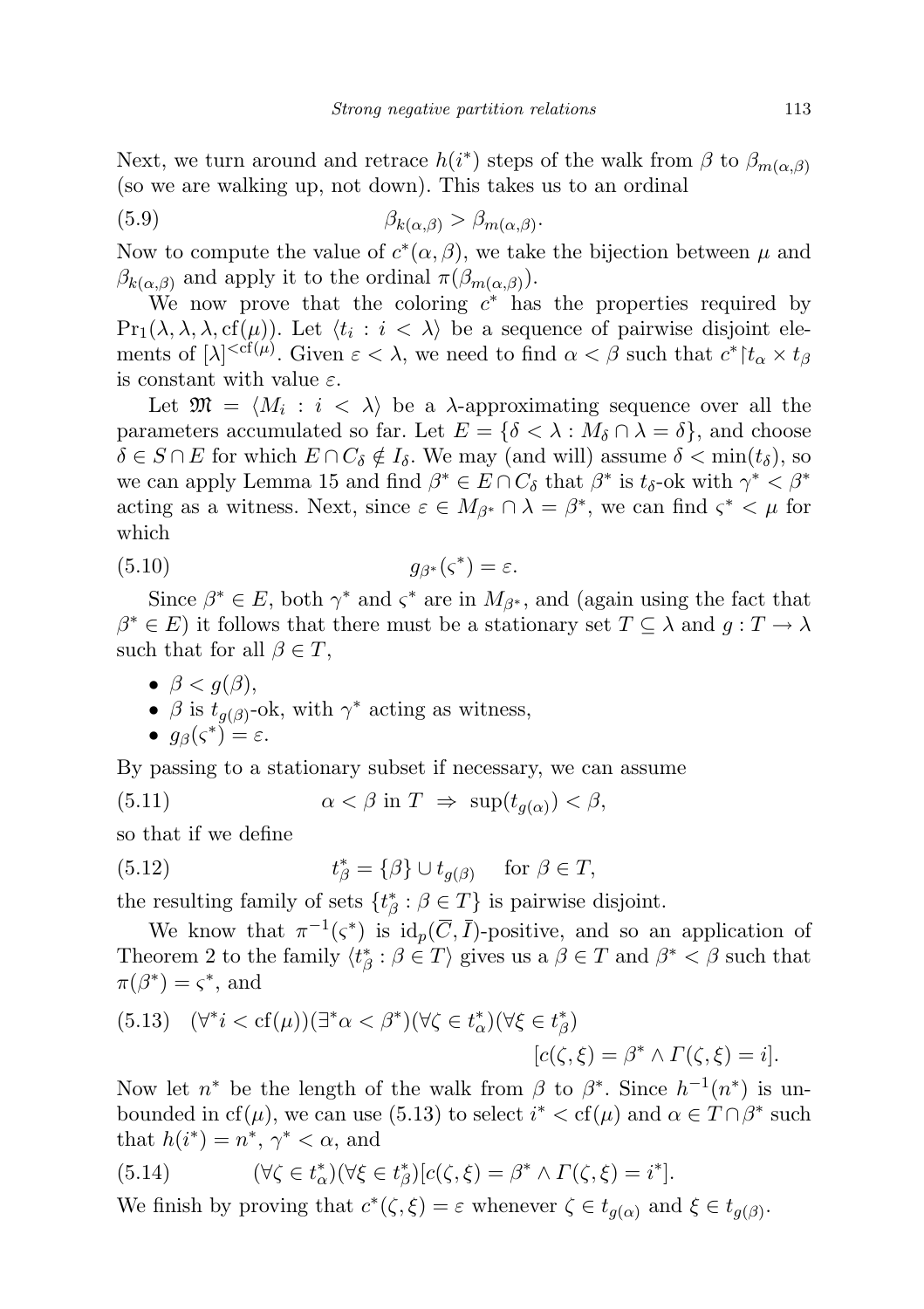Suppose  $\zeta \in t_{g(\alpha)}$  and  $\xi \in t_{g(\beta)}$ , and let  $\xi = \beta_0 > \beta_1 > \cdots > \beta_n = \zeta$  list Tr( $\zeta, \xi$ ) in decreasing order. Since  $c(\zeta, \xi) = \beta^*$ , we know that  $\beta^* = \beta_{m(\zeta, \xi)}$ . Now

$$
\gamma^* < \zeta < \beta^* < \beta < \xi,
$$

and so the choice of  $\gamma^*$  implies that the walk from  $\xi$  to  $\zeta$  must pass through β before proceeding on to  $\beta^*$ . Since  $h(\Gamma(\zeta,\xi))$  is the length of the walk from  $\beta$  to  $\beta^*$ , we know

$$
\beta_{k(\zeta,\xi)} = \beta.
$$

Since  $g_{\beta}(\varsigma^*) = \varepsilon$  and  $\pi(\beta^*) = \varsigma^*$ , we conclude  $c^*(\zeta, \xi) = \varepsilon$ , as required.

In the next section, we show that in our usual context, if an ideal of the form  $id_p(C, I)$  is weakly  $\mu$ -saturated for  $\mu$  strong limit singular then every stationary subset of  $\{\delta < \mu^+ : cf(\mu) \neq cf(\delta)\}\)$  reflects.

**6. On the weak saturation of**  $\mathrm{id}_p(\overline{C}, \overline{I})$ . In this section, we directly address the question of weak saturation of ideals of the form  $id_p(\overline{C}, \overline{I})$ . Our results do not require the full strength of Definition 5. In particular, the requirement (2), although important for the arguments in the preceding two theorems, is not a necessary ingredient in the proofs of this section. With this in mind, we offer the following definition in the same spirit as Definition 5.

DEFINITION 20. Suppose  $\lambda = \mu^+$  for  $\mu$  a singular cardinal, and S is a stationary subset of  $\{\delta < \lambda : \text{cf}(\delta) = \text{cf}(\mu)\}\)$ . We say that  $(\overline{C}, \overline{I})$  is an S-fair pair if the following conditions are satisfied:

(1)  $\overline{C} = \langle C_{\delta} : \delta \in S \rangle$  is an S-club sequence,

$$
(2) \ \bar{I} = \langle I_{\delta} : \delta \in S \rangle,
$$

(3) for  $\delta \in S$ ,  $I_{\delta}$  is the ideal on  $C_{\delta}$  generated by sets of the form

(6.1) 
$$
\{ \gamma \in C_{\delta} : \gamma \in \text{acc}(C_{\delta}) \text{ or } \text{cf}(\gamma) < \alpha \text{ or } \gamma < \beta \}
$$

for  $\alpha < \mu$  and  $\beta < \delta$ ,

(4) for every closed unbounded  $E \subseteq \lambda$ ,

(6.2) 
$$
\{\delta \in S : E \cap C_{\delta} \notin I_{\delta}\} \text{ is stationary.}
$$

It is clear that any S-good pair is also S-fair. In contrast to S-good pairs, it is known that S-fair pairs exist for any stationary  $S \subseteq \{ \delta < \mu^+ :$  $cf(\mu) = cf(\delta)$  regardless of the cofinality of  $\mu$ —the countable cofinality case is handled by Claim 2.8 of page 131 in [9], while another proof (yielding more information) can be found in [6].

Definition 3 still applies, so we have a proper ideal  $id_p(\overline{C}, \overline{I})$  associated with every S-fair pair. We note the following facts about this ideal:

PROPOSITION 21. Let  $\lambda = \mu^+$  for  $\mu$  singular, and suppose  $(\overline{C}, \overline{I})$  is an S-fair pair for some stationary subset S of  $\{\delta < \lambda : \text{cf}(\delta) = \text{cf}(\mu)\}.$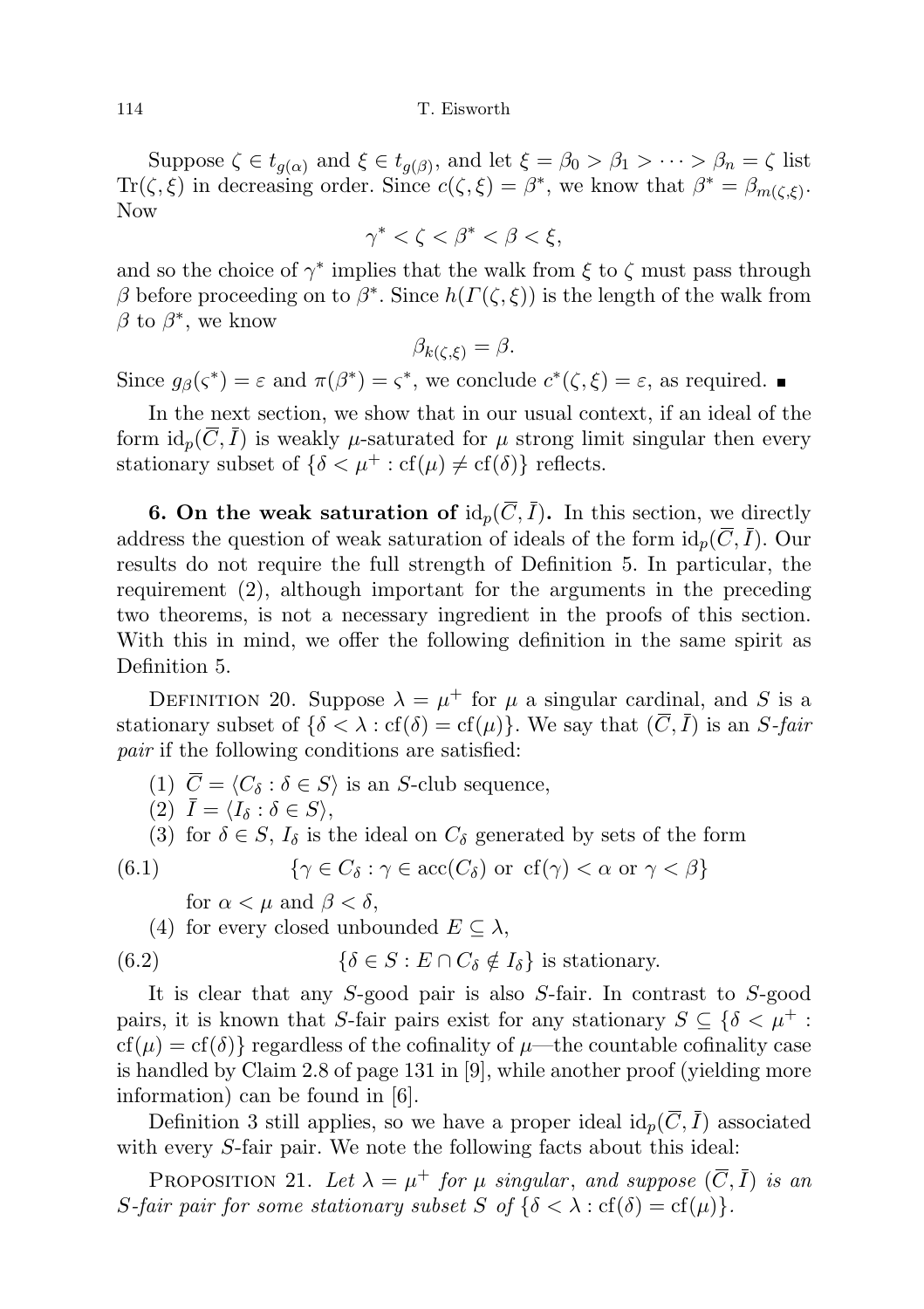- (1) The ideal  $\text{id}_p(\overline{C}, \overline{I})$  is closed under unions of fewer than  $cf(\mu)$  sets.
- (2) There is an increasing sequence  $\langle A_i : i < \text{cf}(\mu) \rangle$  of sets in  $\text{id}_p(C, I)$ such that

$$
\lambda = \bigcup_{i < \text{cf}(\mu)} A_i.
$$

 $(So \text{ in particular}, \text{ this ideal can never be normal.})$ 

(3) If  $cf(\mu) < \sigma = cf(\sigma) < \mu$ , then the ideal  $id_p(\overline{C}, \overline{I})$  is closed under increasing unions of length  $\sigma$ .

Proof. The first and third statements follow easily from the fact that each of the ideals  $I_{\delta}$  is closed under such unions (see Observation 3.2 on page 139 of [9]). To see the second statement, let

$$
A_i := \{ \delta < \lambda : \text{cf}(\delta) \le \mu_i \}
$$

(note that successor ordinals land in  $A_0$ ).

The result (3) of the preceding proposition essentially says that the ideal  $id_n(\overline{C}, \overline{I})$  is  $\sigma$ -indecomposable, a notion that has long history in the literature (Section 2 of [4] gives many references for this notion). More precisely, for regular  $\sigma$  an ideal I is  $\sigma$ -indecomposable if and only if it is closed under increasing unions of length  $\sigma$ . Since we will never consider the case of  $\sigma$ indecomposability for singular  $\sigma$ , we will take the conclusion of (3) as our definition of  $\sigma$ -indecomposability when we use this terminology below.

Let us now assume that  $\lambda = \mu^+$  for  $\mu$  singular, and  $(\overline{C}, \overline{I})$  is an S-fair pair for some stationary  $S \subseteq {\delta < \lambda : \text{cf}(\delta) = \text{cf}(\mu)}$ . Let  $\kappa$  denote the cofinality of  $\mu$ , and let  $\langle \mu_i : i \langle \kappa \rangle$  be an increasing sequence of regular cardinals cofinal in  $\mu$ . There is a natural function  $g : \lambda \to \kappa$  defined by

(6.3) 
$$
g(\delta) := \text{least } i \text{ such that } cf(\delta) < \mu_i,
$$

and the image of  $id_p(\overline{C}, \overline{I})$  under this function, defined by

(6.4) 
$$
A \in g(\mathrm{id}_p(\overline{C}, \overline{I})) \Leftrightarrow g^{-1}(A) \in \mathrm{id}_p(\overline{C}, \overline{I}),
$$

is a proper  $\kappa$ -complete ideal on  $\kappa$  because  $\mathrm{id}_p(\overline{C}, \overline{I})$  itself is a proper  $\kappa$ complete ideal.

This simple observation already sheds considerable light on questions of weak saturation for the ideal  $\mathrm{id}_p(\overline{C}, \overline{I})$ , for if  $\mathrm{id}_p(\overline{C}, \overline{I})$  is weakly  $\sigma$ -saturated for some  $\sigma$ , then the same is true for the ideal  $g(id_p(\overline{C}, \overline{I}))$  on  $\kappa$ . Thus, if  $id_p(\overline{C}, \overline{I})$  is a maximal ideal (something whose consistency is still open) then the cofinality of  $\mu$  must be countable or a measurable cardinal. If  $id_p(\overline{C}, \overline{I})$  is weakly cf( $\mu$ )-saturated, then  $g(id_p(\overline{C}, \overline{I}))$  is a cf( $\mu$ )-complete  $cf(\mu)$ -saturated ideal on  $cf(\mu)$ , and a well-known argument of Ulam tells us that in this case  $cf(\mu)$  cannot be a successor cardinal. It is open whether or not the statement considered in the preceding sentence can ever occur,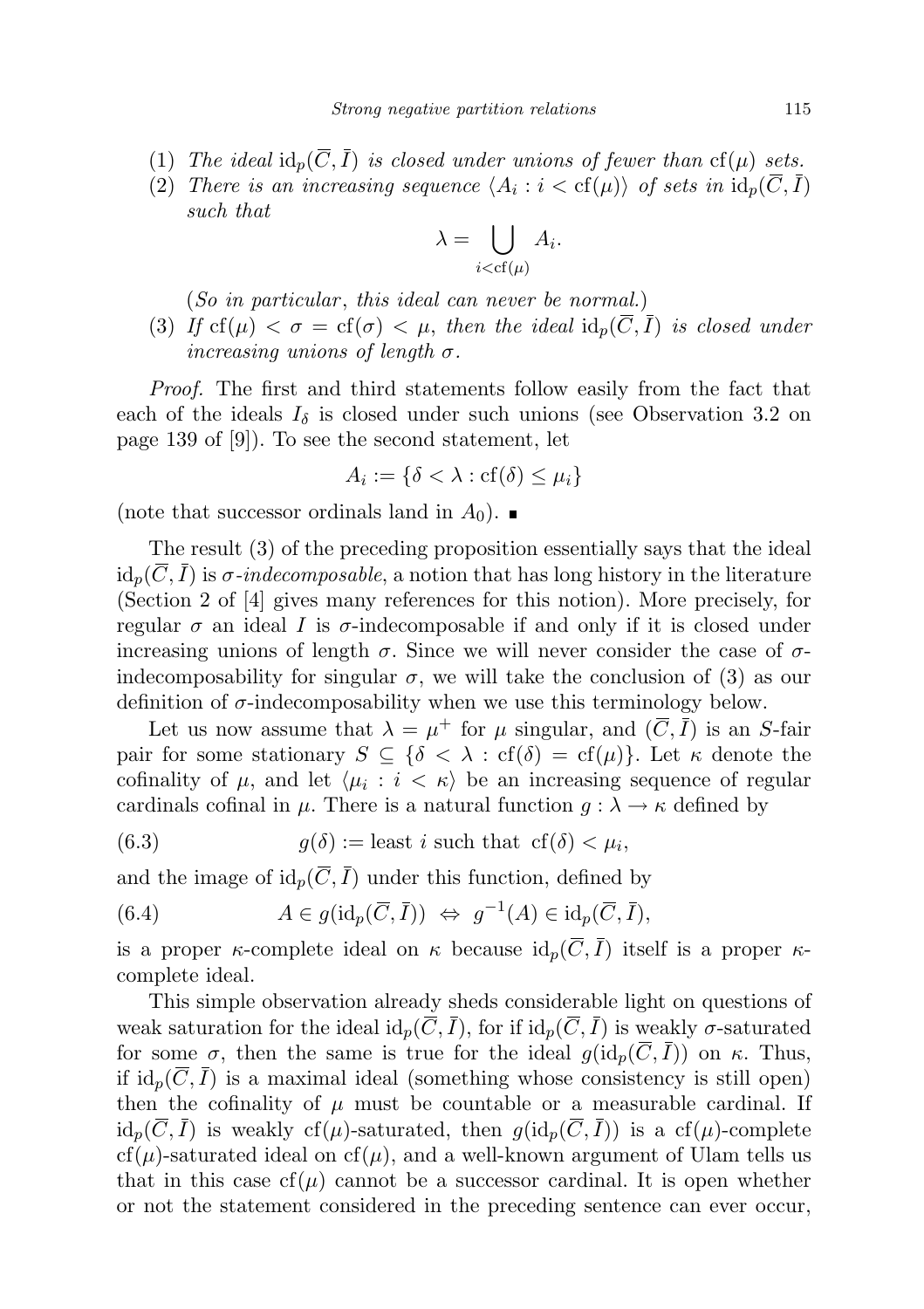116 T. Eisworth

but the following theorem and corollary show us that under mild cardinal arithmetic assumptions it cannot.

THEOREM 4. Suppose  $\lambda = \mu^+$  for  $\mu$  singular, and  $(\overline{C}, \overline{I})$  is an S-fair pair for some stationary  $S \subseteq \{\delta < \lambda : \text{cf}(\delta) = \text{cf}(\mu)\}\$ . If  $2^{\text{cf}(\mu)} < \mu$ , then there is a function  $g : \lambda \to cf(\mu)$  such that  $g(id_p(\overline{C},\overline{I}))$  is the ideal of bounded subsets of  $cf(\mu)$ .

*Proof.* Let  $\kappa$  denote the cofinality of  $\mu$ , and let  $\langle \mu_i : i \langle \kappa \rangle$  be an increasing sequence of regular cardinals cofinal in  $\mu$ . If  $f : \kappa \to \kappa$  is increasing, then we define the function  $\Phi_f : \lambda \to \kappa$  by setting  $\Phi_f(\delta)$  equal to the least i such that  $cf(\delta) < \mu_{f(i)}$ .

Given such an f, let  $I_f$  denote the ideal  $\Phi_f(\mathrm{id}_p(\overline{C}, \overline{I}))$  on  $\kappa$ . We note that  $I_f$  contains all the bounded subsets of  $\kappa$ , and we will prove that there is an f such that  $I_f$  is exactly the ideal of bounded subsets of  $\kappa$ .

Assume by way of contradiction that no such function exists. Then for each increasing  $f : \kappa \to \kappa$ , there is an unbounded  $A_f \subseteq \kappa$  such that

(6.5) 
$$
\Phi_f^{-1}(A_f) \in \mathrm{id}_p(\overline{C}, \overline{I}).
$$

It follows that there is a closed unbounded  $E_f \subseteq \lambda$  such that

(6.6) 
$$
\delta \in S \cap E_f \Rightarrow E_f \cap C_{\delta} \cap \Phi_f^{-1}(A_f) \in I_{\delta}.
$$

Let  $E \subseteq \lambda$  be the intersection of all these sets  $E_f$ . It is clear that E is closed and unbounded in  $\lambda$  because we assumed  $2^{\kappa}$  to be less than  $\mu$ .

By applying definition of "S-fair", we choose  $\delta \in S \cap E$  for which  $E \cap C_{\delta} \notin$  $I_{\delta}$ , and let  $\langle \delta_i : i < \kappa \rangle$  be an increasing and continuous sequence of ordinals cofinal in  $\delta$ . We define a function  $f^* : \kappa \to \kappa$  as follows:

Begin by setting  $f^*(0) = 0$ . If  $i < \kappa$  and  $f^*(j) < \kappa$  has been defined for all  $j < i$ , then we define  $\eta = \sup\{f^*(j) : j < i\}$ . Since  $E \cap C_{\delta} \notin I_{\delta}$ , we know there is an  $\varepsilon \in E \cap \text{nacc}(C_{\delta})$  for which  $\delta_{\eta} \leq \varepsilon$  and  $\mu_{\eta} \leq \text{cf}(\varepsilon)$ . Choose  $f^*(i) < \kappa$  so that  $\varepsilon < \delta_{f^*(i)}$  and  $cf(\varepsilon) < \mu_{f^*(i)}$ .

It is clear that the function  $f^*$  defined above is an increasing function from  $\kappa$  to  $\kappa$ , and therefore  $E_{f^*}$  exists and E is a subset of  $E_{f^*}$ . Because of this, an appeal to (6.6) tells us that

(6.7) 
$$
E \cap C_{\delta} \cap \Phi_{f^*}^{-1}(A_{f^*}) \in I_{\delta}.
$$

However, for each  $i < \kappa$  the interval  $[\delta_{f^*(i)}, \delta_{f^*(i+1)})$  contains an ordinal  $\varepsilon$ from  $E \cap \text{nacc}(C_{\delta})$  with  $\mu_{f^*(i)} \leq \text{cf}(\varepsilon) < \mu_{f^*(i+1)}$ , and therefore for every unbounded  $A \subseteq \kappa$  we have

(6.8) 
$$
E \cap C_{\delta} \cap \Phi_{f^*}^{-1}(A) \notin I_{\delta}.
$$

The conjunction of (6.7) and (6.8) gives us the required contradiction.  $\blacksquare$ 

The preceding theorem yields the following corollary which strengthens an unpublished result of Shelah.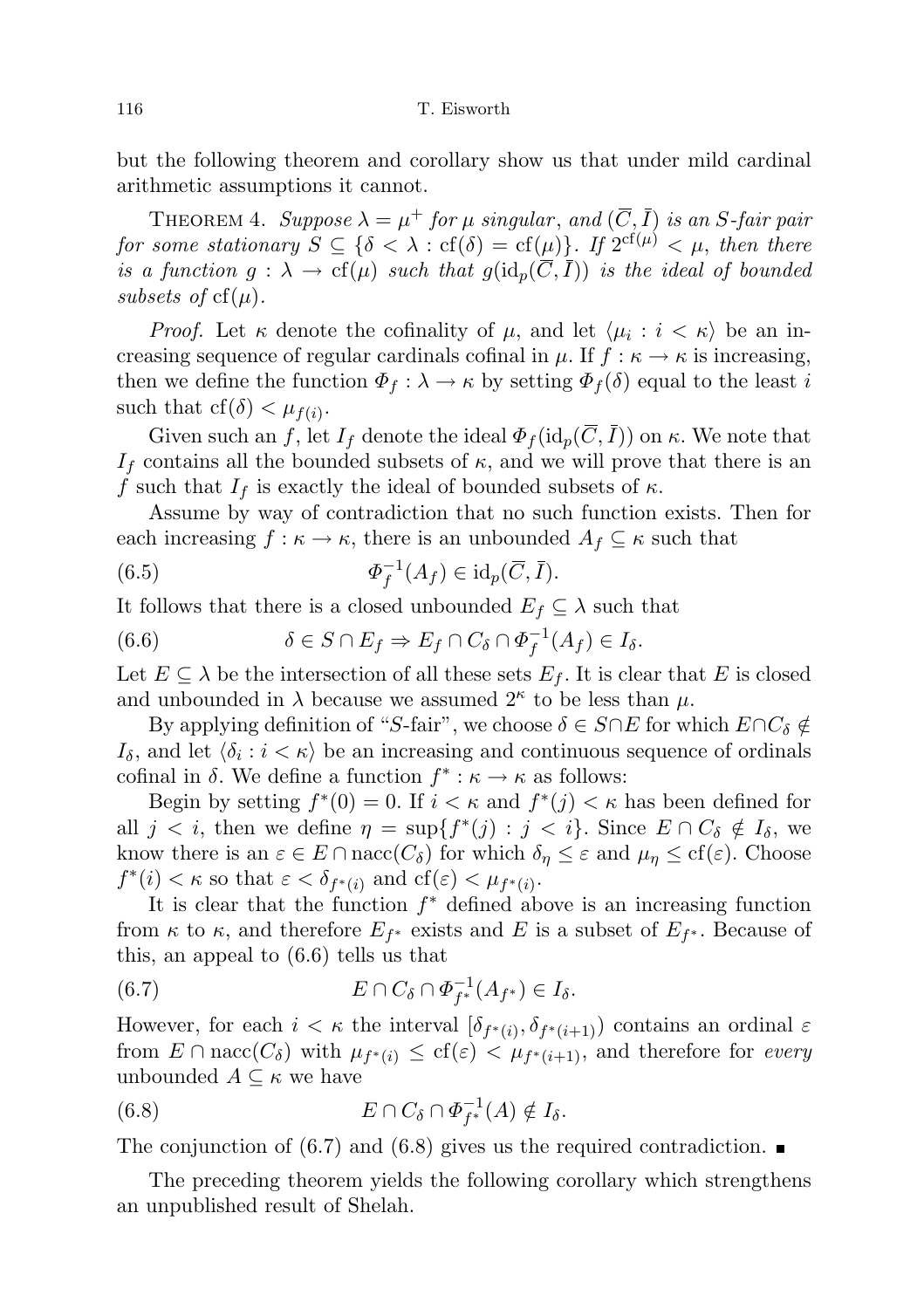COROLLARY 22. If  $\lambda = \mu^+$  for  $\mu$  singular with  $2^{cf(\mu)} < \mu$  and  $(\overline{C}, \overline{I})$  is an S-fair pair for some stationary  $S \subseteq {\delta < \lambda : \text{cf}(\delta) = \text{cf}(\mu)}$ , then  $\lambda$  can be partitioned into  $cf(\mu)$  disjoint  $id_p(\overline{C}, \overline{I})$ -positive sets.

*Proof.* Fix  $g: \lambda \to cf(\mu)$  as in Theorem 4. If we partition  $cf(\mu)$  into disjoint sets  $\{A_i : i < \text{cf}(\mu)\}\$  of cardinality  $\text{cf}(\mu)$ , then the sets  $\{g^{-1}(A_i) :$  $i < \text{cf}(\mu)$  give us the required partition of  $\lambda$ .

The result of Shelah referred to above appeared in an unpublished preliminary version of [5], and established under the same hypotheses the existence of pairs  $(C, I)$  for which the corresponding ideal fails to be  $cf(\mu)$ saturated.

Our next goal is to establish a connection between ideals of the sort we have been considering and reflection of stationary sets. In particular, we will prove the following theorem.

THEOREM 5. Suppose  $\lambda = \mu^+$  for  $\mu$  a strong limit singular, and let  $(\overline{C}, \overline{I})$  be an *S*-fair pair for some stationary  $S \subseteq {\delta < \lambda : cf(\delta) = cf(\mu)}$ . If  $\mathrm{id}_p(\overline{C}, \overline{I})$  is weakly  $\mu$ -saturated, then every stationary subset of  $\{\delta < \lambda :$  $cf(\delta) \neq cf(\mu)$ } reflects.

The proof of Theorem 5 will use ideas from many places. One of the main ingredients is a variant of the following result of Shelah from [13].

THEOREM 6 (Shelah, Claim 2.9 of [13]). Suppose  $\lambda = \mu^+$  for singular strong limit  $\mu$ , and  $(\overline{C}, \overline{I})$  is an S-fair pair for some stationary  $S \subseteq \{ \delta <$  $\lambda : cf(\delta) = cf(\mu) \}$ . If  $id_p(\overline{C}, \overline{I})$  is weakly  $\theta^+$ -saturated for some  $\theta < \mu$ , then  $|\mathcal{P}(\lambda)/\mathrm{id}_p(\overline{C}, \overline{I})| \leq 2^{\theta} < \mu.$ 

In the course of our proof of Theorem 5 we will prove a mild generalization of Theorem 6, but this seemed a good opportunity to make a few remarks on this result of Shelah.

The conclusion of Theorem 6 tells us that under the assumptions given, the ideal  $id_n(\overline{C}, \overline{I})$  is "almost" maximal, in the sense that the reduced product  $\mathcal{P}(\lambda)/\mathrm{id}_p(\overline{C}, \overline{I})$  is small (if it were maximal, the reduced product would have size 2). If  $\mu$  is of uncountable cofinality, then the fact that  $id_p(\overline{C}, \overline{I})$  is cf( $\mu$ )-complete gives this conclusion some added strength—there is a cf( $\mu$ )complete filter on  $\lambda$  that is close to being an ultrafilter in some sense. This explains some rather cryptic remarks in the Analytical Guide to [9]—Shelah says (page 462 of [9]) that in the situation of the above theorem,

 $\lambda$  is close to being " $\kappa$ -supercompact".

It seems that what is meant here is that  $cf(\mu)$  is close to being  $\mu^+$ -supercompact, in the sense that there is a uniform  $cf(\mu)$ -complete filter on  $\mu^+$ that is close to being an ultrafilter.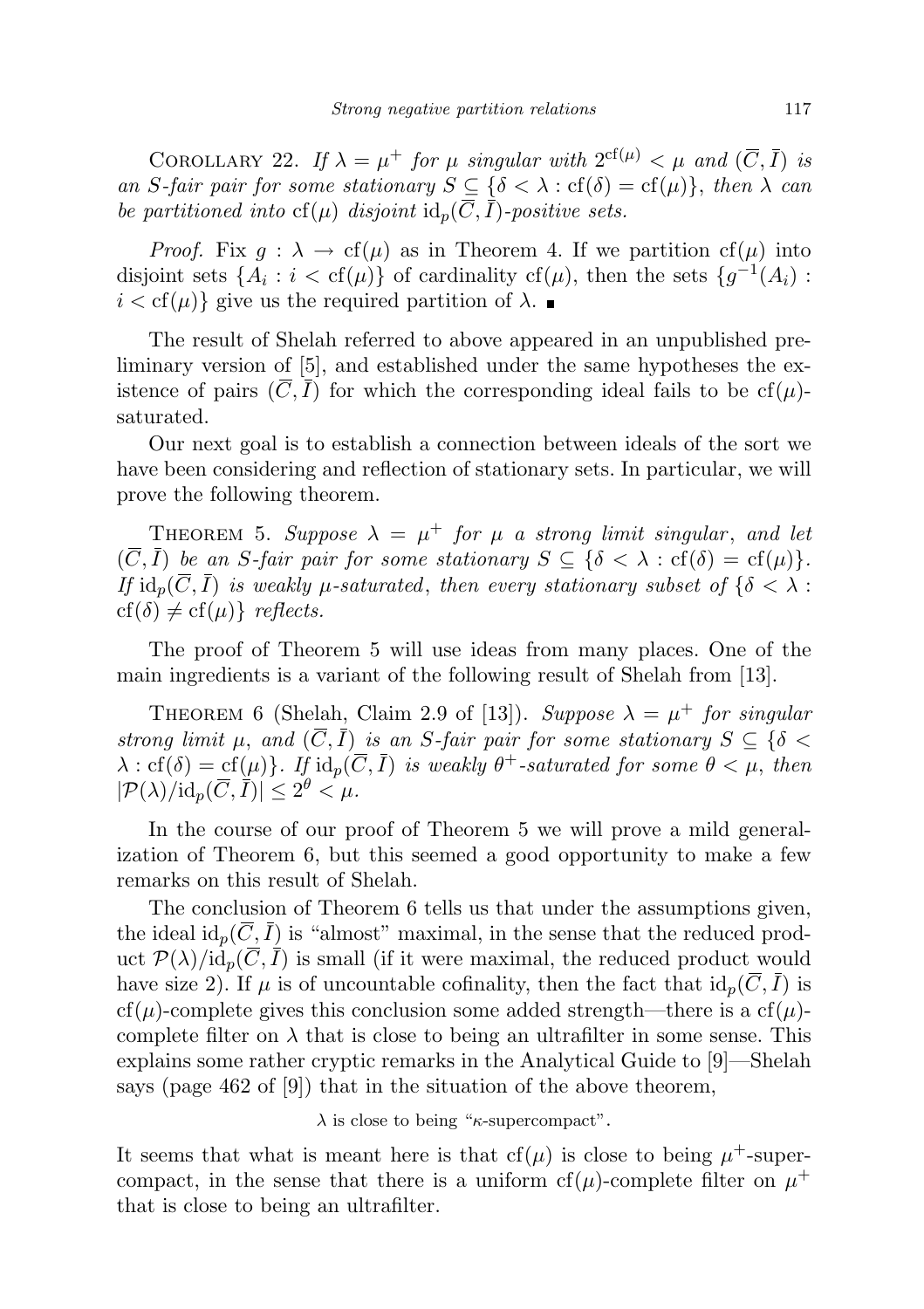We now turn to the generalization of Theorem 6 that we require for our proof of Theorem 5.

LEMMA 23. Suppose  $\lambda = \mu^+$  for  $\mu$  a strong limit singular, and let  $(\overline{C}, \overline{I})$ be an S-fair pair for some stationary  $S \subseteq {\delta < \lambda : \text{cf}(\delta) = \text{cf}(\mu)}$ . If  $\mathrm{id}_p(\overline{C}, \overline{I})$  is weakly  $\mu$ -saturated, then there is an  $\mathrm{id}_p(\overline{C}, \overline{I})$ -positive set  $A \subseteq \lambda$ so that

$$
|\mathcal{P}(A)/{\rm id}_p(\overline{C},\overline{I})|<\mu.
$$

*Proof.* From previous work, we know that there is a partition  $\langle A_i : i \rangle$  $cf(\mu)$  of  $\lambda$  into disjoint  $id_p(\overline{C}, \overline{I})$ -positive sets. Since  $id_p(\overline{C}, \overline{I})$  is assumed to be weakly  $\mu$ -saturated, it is clear that for some  $i < \text{cf}(\mu)$  and  $\tau \in [\text{cf}(\mu), \mu)$ , the ideal  $id_p(C, I) \cap \mathcal{P}(A_i)$  must be weakly  $\tau$ -saturated. Thus, we can fix an  $id_p(\overline{C}, \overline{I})$ -positive set A and  $\tau < \mu$  for which

(6.9) 
$$
id_p(\overline{C}, \overline{I}) \cap \mathcal{P}(A) \text{ is weakly } \tau\text{-saturated.}
$$

Our argument now follows the line of attack used by Shelah in his proof of Theorem 6. In particular, we will prove the following statement:

(6.10) 
$$
|\mathcal{P}(A)/\mathrm{id}_p(\overline{C},\overline{I})| \leq 2^{\tau}.
$$

By way of contradiction, assume  $(6.10)$  fails. Let M be an elementary submodel of  $H(\chi)$  for some sufficiently large regular cardinal  $\chi$  such that

- S, A,  $(\overline{C}, \overline{I})$ , and  $\mathrm{id}_p(\overline{C}, \overline{I})$  are all in M,
- $|M| = (2^{\tau})^+,$
- M is closed under sequences of length less than or equal to  $\tau$ .

It should be clear that such models exist.

Because  $\mu$  is a strong limit cardinal, it follows that  $|M| < \mu$ , and therefore the set

(6.11) 
$$
E^* := \bigcap \{ E \in M : E \text{ closed unbounded in } \lambda \}
$$

is a closed unbounded subset of  $\lambda$ . The set  $E^*$  provides a litmus test for those subsets of  $\lambda$  that are in M, as a set  $B \in M \cap \mathcal{P}(A)$  is  $\mathrm{id}_p(\overline{C}, \overline{I})$ -positive if and only if there is a  $\delta \in S$  such that  $B \cap A \cap E^* \cap C_{\delta} \notin I_{\delta}$ . We will exploit this as a way of ensuring sets are  $\mathrm{id}_p(\overline{C}, I)$ -positive.

By recursion on  $i < \tau$ , we will choose objects  $B_i$ ,  $\delta_i$ , and  $Y_i$  such that

- (1)  $B_i \in M \cap \mathcal{P}(A),$
- (2)  $\delta_i \in S \cap E^*$  (but not necessarily an element of M),
- (3) |Y<sub>i</sub>| is an  $I_{\delta_i}$ -positive subset of  $B_i \cap E^* \cap C_{\delta_i}$  of cardinality cf( $\mu$ ),
- (4)  $B_i \cap \bigcup_{j.$

We postpone for now the proof that such objects can be found, and instead prove that the above construction yields a collection  $\langle D_i : i < \tau \rangle$  of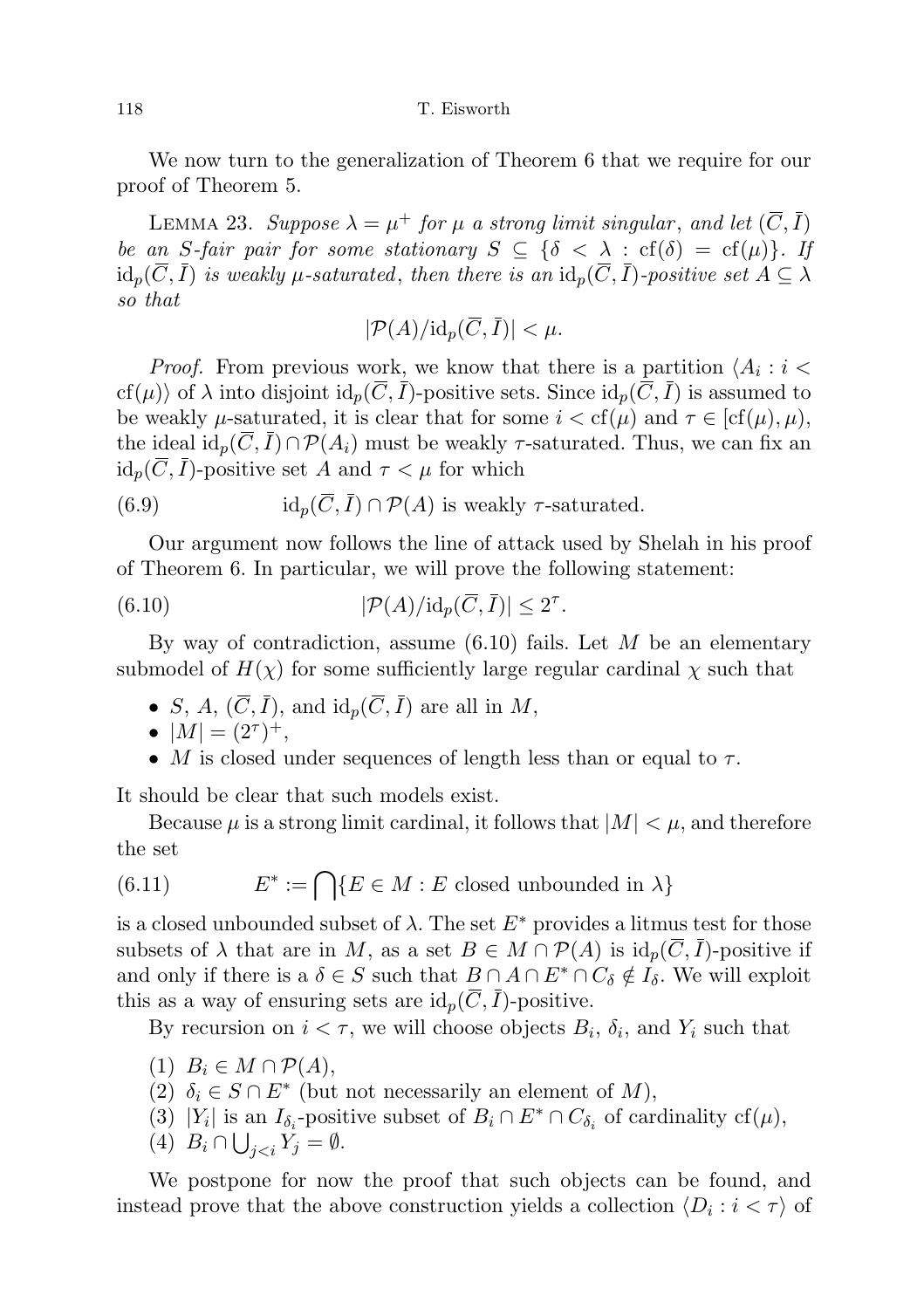disjoint  $id_p(\overline{C}, \overline{I})$ -positive sets. We do this by setting

$$
D_i := B_i \setminus \bigcup_{i < k < \tau} B_k.
$$

It should be clear that the collection  $\{D_i : i < \tau\}$  is pairwise disjoint, so we are done if we can prove that each  $D_i$  is  $\mathrm{id}_p(C, I)$ -positive.

Note that since M is closed under sequences of length  $\tau$ , the sequence  $\langle B_i : i < \tau \rangle$  is an element of M, and therefore each  $D_i$  is in M as well. Requirement (4) of our construction tells us that  $Y_i \subseteq D_i$ . By (3), there is an ordinal  $\delta \in S$  (namely  $\delta_i$ ) for which

$$
D_i \cap A \cap E^* \cap C_{\delta} \notin I_{\delta}.
$$

Since  $D_i$  is in M, our "litmus test" tells us that  $D_i$  must be  $id_p(C, I)$ positive, and so the collection  $\langle D_i : i < \tau \rangle$  contradicts the assumption that  $id_p(\overline{C}, \overline{I}) \cap \mathcal{P}(A)$  is weakly  $\tau$ -saturated. We are forced to conclude that (6.10) holds, and the theorem follows.

Now why can such objects be found? Suppose that we have managed to find  $B_j$ ,  $Y_j$ , and  $\delta_j$  for all  $j < i < \tau$ . Since we assume (6.10) fails and  $|M| = (2^{\tau})^+$ , we can find a collection  $\langle X_{\alpha} : \alpha < (2^{\tau})^+ \rangle$  of sets in  $M \cap \mathcal{P}(A)$ such that

$$
\alpha \neq \beta \Rightarrow X_{\alpha} \neq I X_{\beta}.
$$

Since  $i < \tau$  and  $Y_j$  is of cardinality at most  $cf(\mu) \leq \tau$  for each  $j < i$ , there exist distinct  $\alpha$  and  $\beta$  such that

$$
X_{\alpha} \cap Y_j = X_{\beta} \cap Y_j \quad \text{ for all } j < i.
$$

Now either  $X_{\alpha} \backslash X_{\beta} \notin I$  or  $X_{\beta} \backslash X_{\alpha} \notin I$ . In the former case, let  $B_i = X_{\alpha} \backslash X_{\beta}$ , otherwise we set  $B_i = X_\beta \setminus X_\alpha$ . In either case,

$$
(6.12) \t\t B_i \notin I,
$$

and

$$
B_i \cap Y_j = \emptyset \quad \text{ for all } j < i.
$$

Because of (6.12), we can find an ordinal  $\delta_i \in S \cap E^*$  such that

$$
(6.13) \t B_i \cap E^* \cap C_{\delta_i} \notin I_{\delta_i}.
$$

We now choose  $Y_i$  to be a subset of  $B_i \cap E^* \cap \text{nacc}(C_{\delta_i})$  that is cofinal in  $\delta_i$  of order-type  $cf(\delta_i) = cf(\mu)$  and such that the sequence  $\langle cf(\alpha) : \alpha \in Y_i \rangle$ increases to  $\mu$ . This can be done using (6.13) and the definition of  $I_{\delta_i}$ , and with this choice of  $Y_i$ , we have shown how to carry out the recursion.

Returning to the matter of Theorem 5, we will need to make use of the following combinatorial notion which appears in many guises in the literature.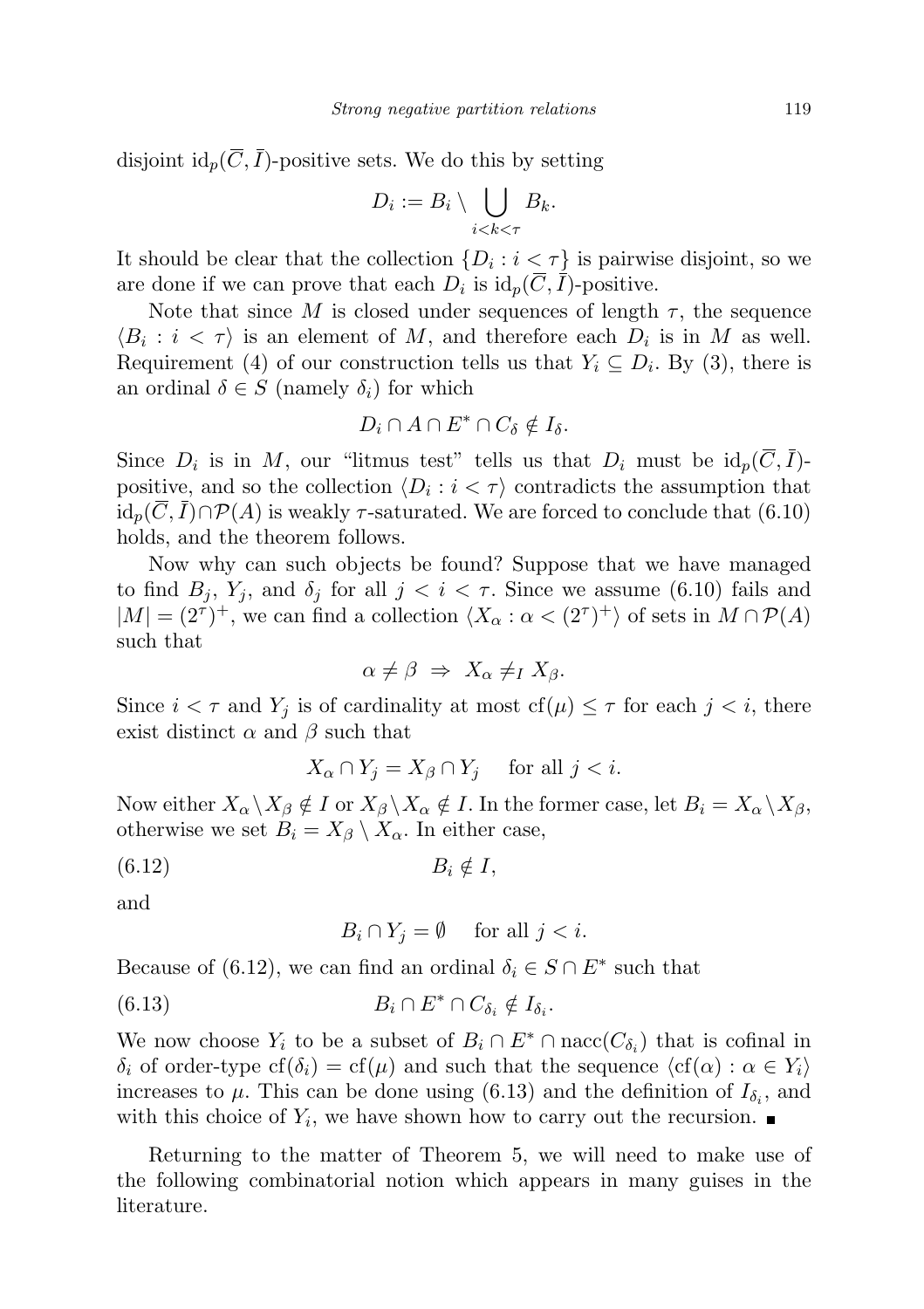DEFINITION 24. Suppose  $\theta$  is a regular cardinal, and  $\mathcal{A} = \{A_{\alpha} : \alpha \in \Lambda\}$ is a family of sets, each of size  $\theta$ . We say that  $\mathcal A$  is essentially disjoint if there are sets  $\{B_\alpha : \alpha \in \Lambda\}$  such that each  $B_\alpha$  is of cardinality less than  $\theta$ , and the family  $\{A_{\alpha} \setminus B_{\alpha} : \alpha \in \Lambda\}$  is pairwise disjoint.

The following lemma is a sharpening of well-known results concerning indecomposable ultrafilters.

LEMMA 25. Let  $\theta < \kappa$  be regular cardinals, let I be an  $\theta$ -indecomposable ideal on  $\kappa$  extending the ideal of bounded sets, and let A be a family of  $\kappa$  sets each of cardinality  $\theta$ . If every subfamily of A of size less than  $\kappa$  is essentially disjoint, then A can be written as a union of at most  $|\mathcal{P}(\kappa)/I|$  essentially disjoint families.

*Proof.* Let  $\mathcal{A} = \{A_{\alpha} : \alpha < \kappa\}$ , and for each  $\alpha < \kappa$  fix a function  $F_{\alpha}$ witnessing that the family  $\{A_\beta : \beta < \alpha\}$  is essentially disjoint, that is,

- dom $(F_{\alpha}) = \alpha$ ,
- $F_{\alpha}(\beta) \in [A_{\beta}]^{<\theta}$  for each  $\beta < \alpha$ ,
- the family  $\{A_\beta \setminus F_\alpha(\beta) : \beta < \alpha\}$  is disjoint.

Also fix, for each  $\alpha$ , a bijection  $b_{\alpha}$  between  $A_{\alpha}$  and  $\theta$ .

For each  $\beta < \kappa$  and  $\varepsilon < \theta$ , define

(6.14) 
$$
B(\beta,\varepsilon):=\{\alpha<\kappa:b_{\beta}[F_{\alpha}(\beta)]\subseteq\varepsilon\}.
$$

For each  $\beta < \kappa$ , the sequence  $\langle B(\beta, \varepsilon) : \varepsilon < \theta \rangle$  is increasing, and clearly

(6.15) 
$$
\bigcup_{\varepsilon < \theta} B(\beta, \varepsilon) = \kappa \setminus (\beta + 1) \notin I.
$$

Since I is  $\theta$ -indecomposable, it follows that for each  $\beta < \kappa$ , there is a value  $\varepsilon(\beta) < \theta$  such that  $B(\beta, \varepsilon(\beta))$  is not in I.

We now define an equivalence relation on  $\kappa$  according to the rule

(6.16) 
$$
\beta \sim \gamma \Leftrightarrow B(\beta,\varepsilon(\beta)) = B(\gamma,\varepsilon(\gamma)) \bmod I.
$$

If we let  $\tau$  denote the cardinality of  $\mathcal{P}(\kappa)/I$ , then it is clear that the number of  $\sim$ -equivalence classes is at most  $\tau$ .

Now define a function F with domain  $\kappa$  by

(6.17) 
$$
F(\alpha) := b_{\alpha}^{-1}[\varepsilon(\alpha)].
$$

It is clear that  $F(\alpha)$  is a subset of  $A_{\alpha}$  of cardinality less than  $\theta$ . To finish, we verify that  $A_{\beta} \setminus F(\beta)$  and  $A_{\gamma} \setminus F(\gamma)$  are disjoint whenever  $\beta \sim \gamma$ .

Given  $\beta \sim \gamma$ , we note that

(6.18) 
$$
B(\beta, \varepsilon(\beta)) \cap B(\gamma, \varepsilon(\gamma)) \notin I.
$$

This is easily seen—since the two sets are equivalent modulo  $I$ , the only way  $(6.18)$  can fail is if both are in I, but this would contradict the definition of  $\varepsilon(\beta)$ .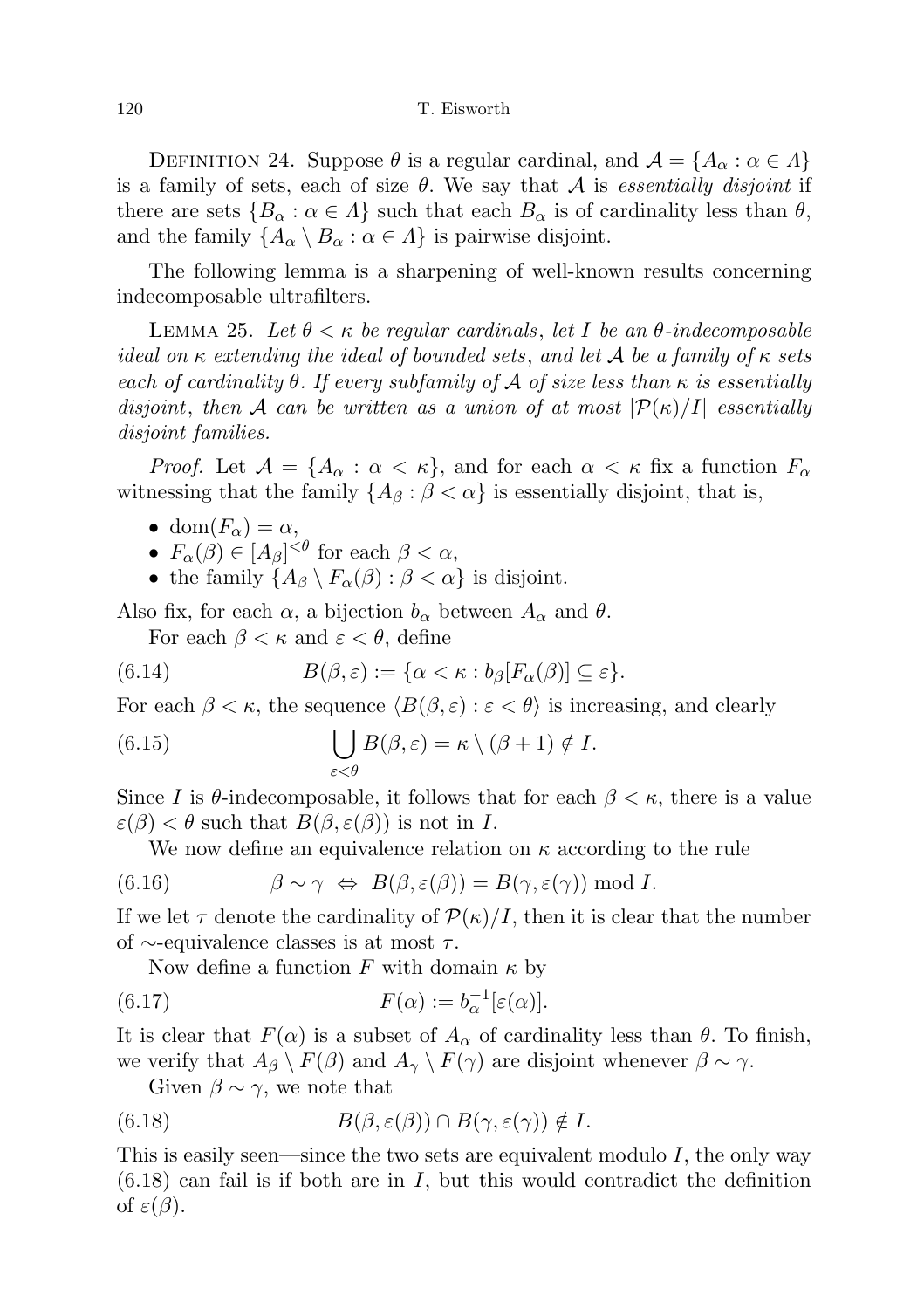In particular, this means that the two sets have non-empty intersection and so we can choose  $\alpha \in B(\beta, \varepsilon(\beta)) \cap B(\gamma, \varepsilon(\gamma))$ . Recall that the function  $F_{\alpha}$  has the property that

(6.19) 
$$
(A_{\beta} \setminus F_{\alpha}(\beta)) \cap (A_{\gamma} \setminus F_{\alpha}(\gamma)) = \emptyset.
$$

We can appeal to (6.17) and the definition of  $B(\beta, \varepsilon(\beta))$  to conclude that  $F_{\alpha}(\beta)$  is a subset of  $F(\beta)$ , and the same argument tells us that  $F_{\alpha}(\gamma) \subseteq F(\gamma)$ . Therefore, the sets  $A_{\beta} \setminus F(\beta)$  and  $A_{\gamma} \setminus F(\gamma)$  are disjoint, as required.

Now at last we are in a position to combine the preceding lemmas to give a proof of Theorem 5.

*Proof of Theorem 5.* Let  $\lambda$ ,  $\mu$ , S, and  $(\overline{C}, \overline{I})$  be as in the statement of the theorem. If  $id_p(\overline{C}, \overline{I})$  is weakly  $\mu$ -saturated, then by Lemma 23 we know that there is an  $\mathrm{id}_p(\overline{C}, \overline{I})$ -positive set A for which

$$
|\mathcal{P}(A)/\mathrm{id}_p(\overline{C},\overline{I})| < \mu.
$$

Suppose now that T is a non-reflecting stationary subset of  $\{\delta \leq \lambda :$  $cf(\delta) = \theta$  for some regular  $\theta < \mu$  different from  $cf(\mu)$ . For each  $\delta \in T$ , let  $A_{\delta} \subseteq \delta$  be cofinal of order-type  $\theta$ . Since T does not reflect, a wellknown result (see Section 2.2 of [4], for example) tells us that every subset of  $\{A_\delta : \delta \in S\}$  of cardinality less than  $\lambda$  is essentially disjoint.

The ideal  $id_p(C, I)$  is  $\theta$ -indecomposable by Proposition 21, and it follows immediately that the ideal id<sub>p</sub>( $\overline{C}, \overline{I}$ )∩ $\mathcal{P}(A)$  is  $\theta$ -indecomposable as well. By an appeal to Lemma 25 we conclude that the family  $\{A_\delta : \delta \in T\}$  is the union of at most  $|\mathcal{P}(A)/\mathrm{id}_p(\overline{C}, \overline{I})|$  essentially disjoint families.

Now  $|\mathcal{P}(A)/\mathrm{id}_p(\overline{C},\overline{I})| < \mu$ , and therefore there must be a stationary  $T^* \subseteq T$  for which  $\{A_\delta : \delta \in T^*\}$  is essentially disjoint. This is absurd, as we immediately get a contradiction to Fodor's lemma. Thus, the stationary set T must reflect.  $\blacksquare$ 

COROLLARY 26. Let  $\lambda = \mu^+$  with  $\mu$  a strong limit singular. If  $\Box_{\mu}$  holds, then for any stationary  $S \subseteq {\delta < \lambda : \text{cf}(\delta) = \text{cf}(\mu)}$  and S-fair pair  $(\overline{C}, \overline{I})$ , we can partition  $\lambda$  into  $\mu$  disjoint  $id_p(\overline{C}, \overline{I})$ -positive sets.

Proof. The proof consists of the conjunction of Theorem 5 with the well-known fact that  $\Box_{\mu}$  implies that every stationary subset of  $\lambda$  has a non-reflecting stationary subset.

7. Final comments. There are several natural questions raised by this research. One such is the question of the extent to which similar results hold at successors of singular cardinals of countable cofinality, and this has been addressed in recent joint work of the author and Saharon Shelah [6]. In particular, we obtain coloring theorems (not quite as strong as  $Pr_1$ ) using S-fair pairs satisfying certain structural requirements. These S-fair pairs can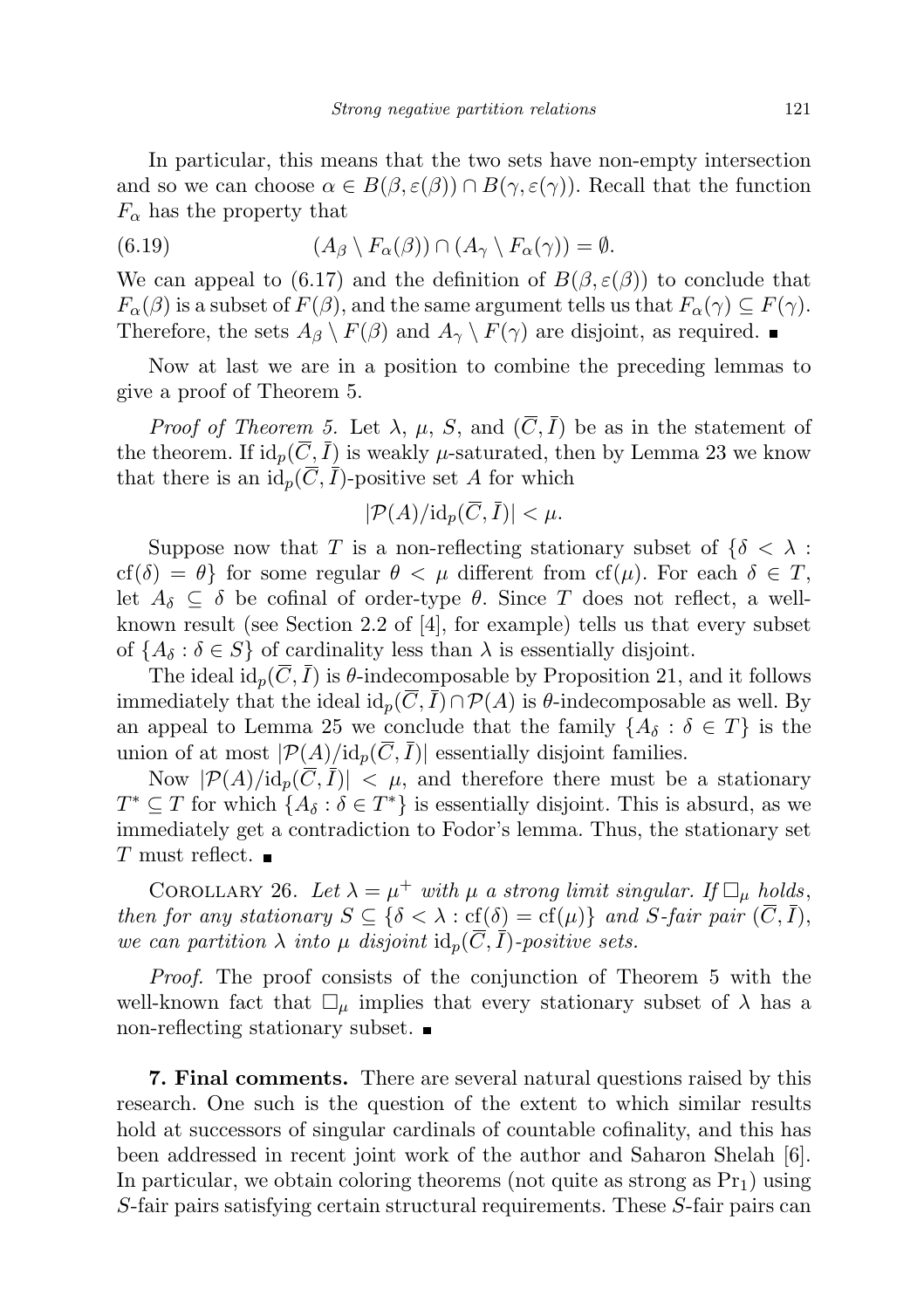be shown to exist at all successors of singular cardinals, including successors of singular cardinals of countable cofinality. However, the following question is still very much open:

QUESTION 1. Suppose  $\lambda = \mu^+$  for  $\mu$  singular of countable cofinality, and let  $S \subseteq {\delta < \lambda : cf(\delta) = cf(\mu)}$ . Does there exist an S-good pair?

Of course, the main question we have not been able to answer is the following:

QUESTION 2. Is it consistent that an ideal of the form  $\mathrm{id}_p(\overline{C}, \overline{I})$  (with  $(\overline{C}, \overline{I})$  an S-fair or even S-good pair) can be weakly  $\mu$ -saturated?

The answer is almost certainly "yes", but we have made no inroads. Finally, we have the following two questions. We will discuss the motivation in a moment.

QUESTION 3. Suppose  $\lambda = \mu^+$  for  $\mu$  singular, and let  $(\vec{\mu}, \vec{f})$  be a scale for  $\mu$ , where  $\vec{\mu} = \langle \mu_i : i < \text{cf}(\mu) \rangle$ . Define

 $S^* = {\alpha < \lambda : cf(\alpha) = \mu_i \text{ for some } i < cf(\mu)}$ .

Can we find a stationary  $S \subseteq {\delta < \lambda : \text{cf}(\delta) = \text{cf}(\mu)}$  and an S-fair pair  $(\overline{C}, \overline{I})$  such that  $S^* \notin \mathrm{id}_p(\overline{C}, \overline{I})$ ?

QUESTION 4. Suppose  $\lambda = \mu^+$  for  $\mu$  singular, and let  $(\overline{C}, \overline{I})$  be an S-fair pair for some stationary  $S \subseteq {\delta < \lambda : \text{cf}(\delta) = \text{cf}(\mu)}$ . If there is a strictly increasing sequence of regular cardinals  $\vec{\mu} = \langle \mu_i : i < \text{cf}(\mu) \rangle$  cofinal in  $\mu$ such that

$$
\{\alpha < \lambda : cf(\alpha) = \mu_i \text{ for some } i < cf(\mu)\} \notin id_p(\overline{C}, \overline{I}),
$$

must it be the case that this sequence  $\vec{\mu}$  carries a scale for  $\mu$ ?

The above questions are rooted in the observation that there are many examples in this area where the same conclusions follow from hypotheses on club-guessing, as well as hypotheses concerning scales. For example, consider the following pair of results  $(1)$  due to Shelah:

Assume  $(\vec{\mu}, \vec{f})$  is a scale for  $\mu$  and

$$
(\forall^* i < \text{cf}(\mu))(\mu_i \to [\mu_i]_{\mu_i}^{\leq \omega}).
$$

Then we can conclude that  $\mu^+ \nrightarrow [\mu^+]_{\mu^+}^{<\omega}$  holds as well.

On the other hand, if we assume  $(\overline{C}, \overline{I})$  is an S-fair pair, and

$$
\{\alpha<\lambda: \mathrm{cf}(\alpha)\nrightarrow [\mathrm{cf}(\alpha)]^{<\omega}_{\mathrm{cf}(\alpha)}\}\notin \mathrm{id}_p(\overline{C},\overline{I}),
$$

then we obtain the same conclusion  $\mu^+ \nrightarrow [\mu^+]_{\mu^+}^{<\omega}$ .

 $(1)$  The first of these two results appears explicitly as Conclusion 4.6 on page 73 of [9], while the second follows easily from the proof of Lemma 1.9 on page 121 of the same book.